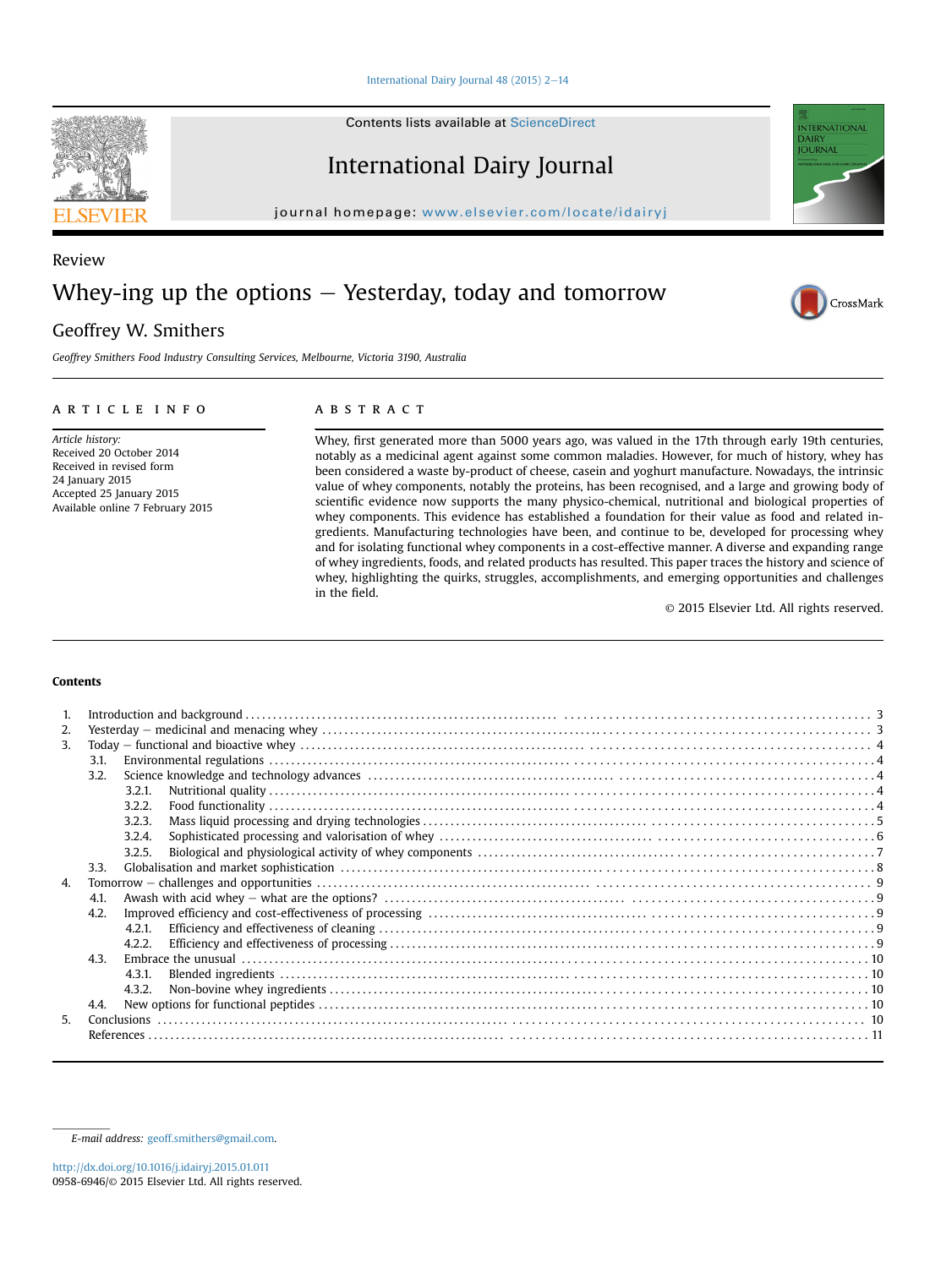## <span id="page-1-0"></span>1. Introduction and background

Whey was first generated serendipitously more than 5000 years ago, and since that time man's involvement with this by-product of cheese, casein and yoghurt manufacture reveals a chequered his $t$ ory  $\overline{=}$  it has been a love-hate relationship! In the 17th, 18th and early 19th centuries whey was valued as a fashionable drink, as a medicinal agent effective against various maladies (e.g., wounds, gut ailments), and as an alternative to water for bathing.

In the 20th century, man's drinking (and bathing) habits changed, and together with a rapid expansion of dairy product manufacture, volumes of whey increased and it became a menacing by-product of the dairy processing industry. A typical proximate analysis of sweet cheese whey (e.g., from the manufacture of Cheddar cheese) and acid whey (e.g., from manufacture of casein or Greek-style yoghurt) is shown in Table 1. Notably, sweet whey contains ~50% of the total solids found in milk, including most of the lactose, and ~20% of the milk protein. For much of the 20th century, the industry has sought out the cheapest disposal method for whey, which has usually involved discharge into waterways, the ocean, municipal sewage treatment works, and/or onto fields. While these disposal methods were tolerated for a time, the very high Biological Oxygen Demand (BOD > 35,000 ppm) and Chemical Oxygen Demand (COD > 60,000 ppm) of whey, primarily due to the high content of lactose but also the protein (Table 1), prompted the introduction of strict environmental regulations in many jurisdictions that nowadays prevent disposal of untreated whey ([Mawson,](#page-10-0) [1994\)](#page-10-0).

In parallel with the restrictions on disposal of whey, the intrinsic value of whey components, notably the proteins, was increasingly being recognised ([Kinsella](#page-10-0) & [Whitehead, 1989](#page-10-0)). A large and growing body of scientific evidence now supports the many physical, chemical, nutritional and biological properties of whey proteins and other components, and this evidence has established a scientific foundation for their value as food and related ingredients. In parallel with this expanding scientific knowledge, the marketplace was becoming more sophisticated and receptive to the usefulness of whey proteins and other components, but cost-effective and industrially feasible technologies were needed for their manufacture.

#### Table 1

Component and related analysis of bovine sweet and acid whey, and comparison with bovine milk.

| Component or measure                                  | Sweet whey | Acid whev <sup>b</sup> | Milk        |
|-------------------------------------------------------|------------|------------------------|-------------|
| Total solids (%)                                      | 6.3        | 6.6                    | 12.8        |
| Total protein (%)                                     | 0.75       | 0.75                   | 3.5         |
| Casein                                                | <0.05      | <0.05                  | 2.8         |
| Whey protein $c$                                      | 0.7        | 0.7                    | 0.7         |
| Fat $(\%)$                                            | 0.1        | 0.1                    | 3.7         |
| Ash $(\%)$                                            | 0.5        | 0.8                    | 0.7         |
| Lactose $(\%)$                                        | 4.9        | 4.9                    | 4.9         |
| рH                                                    | >5.6       | < 5.1 <sup>d</sup>     | $6.5 - 6.8$ |
| BOD <sup>e</sup> (mg O <sub>2</sub> L <sup>-1</sup> ) | >30,000    | >35,000                | 140,000     |
| $COD^{f}$ (mg $O_2 L^{-1}$ )                          | >60,000    | ~10000                 | 218,000     |
| Energy $(kL^{-1})$                                    | ~1100      | ~1100                  | ~1710       |

<sup>a</sup> Consolidated from data presented in [Kosikowski \(1979\); Mawson \(1994\);](#page-10-0) [Smithers \(2008\); Smithers et al. \(1996\); Zadow \(1994\)](#page-10-0), and references therein.

Typical composition of acid casein whey. The total solids in acid whey from Greek-style yoghurt production is <6% and the protein content is <0.2%.

Whey protein comprises ~50%  $\beta$ -lactoglobulin, ~20%  $\alpha$ -lactalbumin, ~20% glycomacropeptide (in renneted whey only), and ~10% minor protein/peptide components (e.g., immunoglobulins, lactoferrin, lactoperoxidase, serum albumin, lysozyme, growth factors, etc.).

pH often <4.5 and in acid whey from Greek-style yoghurt production can be as low as 3.5.

BOD, Biological Oxygen Demand.

COD, Chemical Oxygen Demand.

Technology developments over the past more than 60 years have resulted in increasingly sophisticated manufacturing technologies for processing whey and isolating whey proteins in a costeffective manner, and this journey continues supported by ever expanding knowledge regarding the properties of whey components. With consumer demands for more nutritious and healthpromoting foods, these technologies are currently focused on retention of the nutritional and biological qualities of the whey proteins and other components. A diverse and expanding range of functional whey and whey protein ingredients and foods, specialised formulations, bio-medical and personal care products, and components for pharmaceutical manufacture has been the result ([Smithers, 2008\)](#page-11-0). Our relationship with whey has come full circle, from ancient wisdom to menacing by-product to nowadays a valuable raw material, supported by a growing body of science knowledge and parallel technology developments.

Continued growth in the production of dairy products, notably cheese, has seen a concomitant increase in the volume of whey worldwide (currently >200 million tonnes per year), complemented by a recent explosion in the volume of acid whey from manufacture of strained ('Greek') yoghurt. The 'ocean of acid whey' from Greek yoghurt production, notably in the USA, represents one of the industry's greatest financial and moral challenges in the 21st century [\(Elliott, 2013\)](#page-9-0). Others include, but are not limited to, continuing downward pressure on costs, and how to better exploit the unique features of whey proteins, peptides and other components. Science and technology will continue to provide answers including, for example, (i) clever approaches to isolation of whey proteins using charged ultrafiltration membranes [\(Arunkumar](#page-9-0) & [Etzel, 2013; 2014](#page-9-0)); (ii) reducing the cost of cleaning through modification of equipment surfaces [\(Barish](#page-9-0) & [Goddard, 2013](#page-9-0)); (iii) discovering and exploiting the unique properties of whey peptides to improve the performance of ingredients ([Selby-Pham et al.,](#page-11-0) [2013\)](#page-11-0); and (iv) finding clever ways to utilise lactose (e.g., as a feed material for production of galacto-oligosaccharides) ([Fischer](#page-9-0)  $\&$ [Kleinschmidt, 2014\)](#page-9-0).

This review paper traces the history of whey and whey components (notably proteins), highlighting the opportunities, accomplishments, and emerging challenges; and the role science and technology has played in whey product development and in providing the industry with a bright future.

#### 2. Yesterday  $-$  medicinal and menacing whey

Consumption and topical use of whey has been prescribed for various therapeutic purposes (e.g., sepsis, wound healing, and stomach disease) over thousands of years [\(Hoffmann, 1961\)](#page-10-0). Hippocrates, the father of modern medicine, prescribed whey in 460 BC for the treatment of gastrointestinal ailments and skin conditions ([Susli, 1956](#page-11-0)), although the mechanism of action was unknown at the time. In the 17th, 18th and 19th centuries, whey became a popular and fashionable 'functional drink' available in inns and other eating houses (so-called 'whey houses') (Hoffmann, 1961), somewhat akin to today's coffee shops and bistros. Samuel Pepys, the famous English diarist, frequented a 'whey house' in London in the mid-1600s, and made several diary entries to this effect in 1663 ([Pepys, 2012](#page-11-0)). Similarly, Joseph Priestley notes in 1754 that while he was at Daventry Academy (1752–1755) he "went with a large company to drink whey", presumably at a 'whey house' [\(Rail](#page-11-0)  $\&$ [Thomas, 1994](#page-11-0)). Menu items at these 'whey houses' included whey borse (a type of soup), whey butter, whey cheese (still popular in northern European countries), whey porridge, and whey whig (a type of herbal tea) ([Tunick, 2009\)](#page-11-0). For further details on the consumption of whey, among other beverages, the reader is directed to an entertaining and engrossing account by [Burnett](#page-9-0)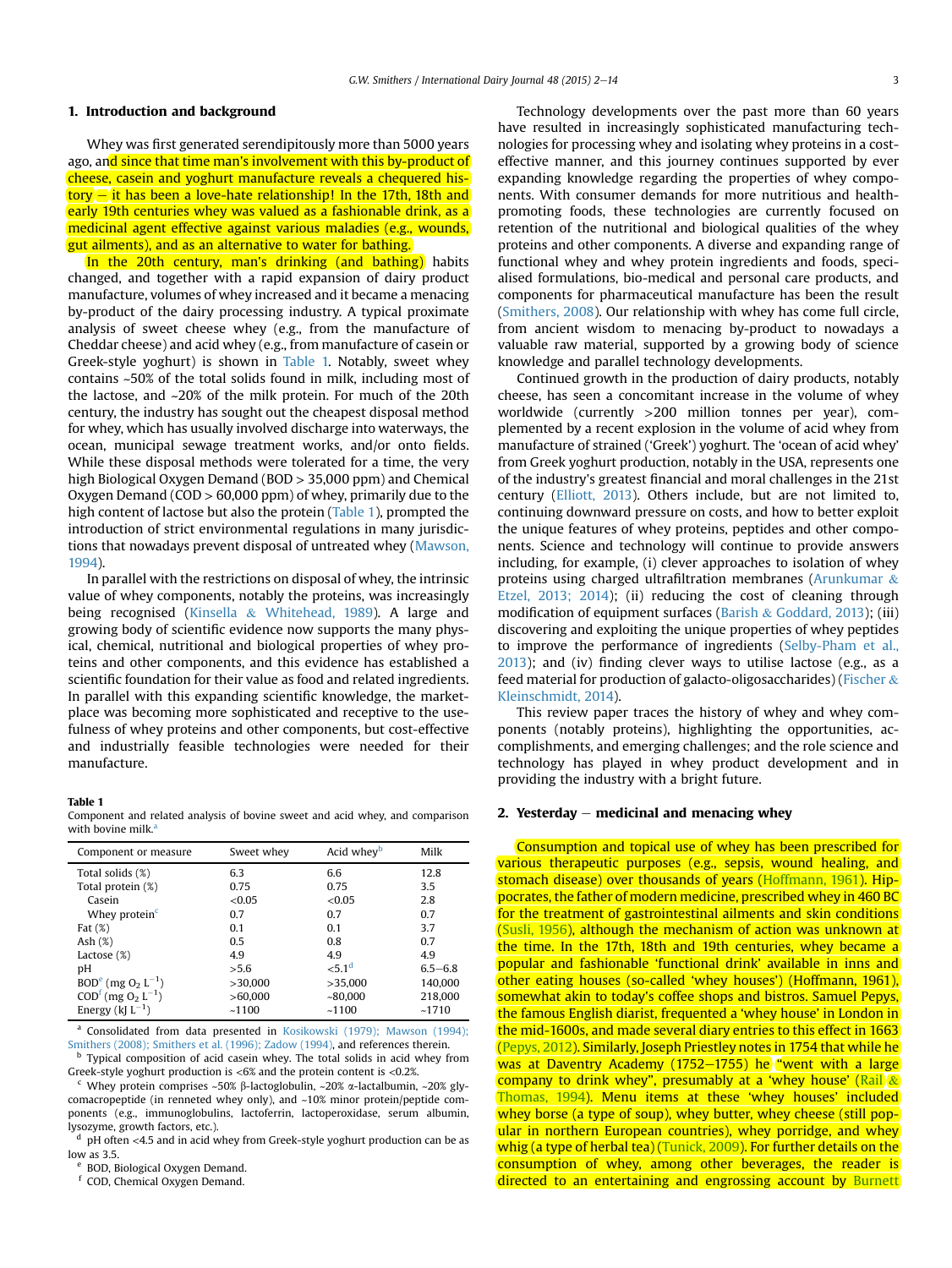[\(2012\)](#page-9-0) on the social history of drinks in Britain from the 17th century to nowadays. Bathing in sweet whey also became popular in the 19th century, notably at health spas, based on its presumed skin healing and topical health-promoting properties, and the fact that it was far more economical than bathing in milk [\(Trelogan,](#page-11-0) [1970](#page-11-0)).

While our forebears had ancient wisdom about the remarkable medicinal properties of whey, our drinking and bathing habits changed in the first half of the 20th century, when our love affair with whey soured. The change in these habits was also accompanied by a rapid growth in the dairy industry in the early part of the 20th century, driven by end-user demands for milk and milk products globally, resulting in an expansion in cheese and casein production, and thereby an increase in whey volumes. At this stage in history, whey became a menace and was considered nothing more than a waste stream and a nuisance that stood in the way of an even greater expansion in cheese and casein manufacture. Thus, to the processors, whey deserved nothing more than to be disposed of in the most economical manner [\(Smithers, 2008](#page-11-0)). In this regard, options that were used included spraying onto fields and paddocks; discharge into creeks, rivers and the ocean; treatment through municipal sewage works; and use as animal feed (e.g., pigs, cows). While these approaches all provided at least a partial solution to the whey disposal issue, they were all fraught with problems, including pollution, cost, odour, and low return. Disposal provided the cheese and casein manufacturers with a short-term "out of sight, out of mind" solution to the growing volumes of whey, but these methods were never going to provide sustainable management of whey streams. Rather, effective utilisation and value addition needed to be part of the management equation.

# 3. Today  $-$  functional and bioactive whey

In the second half of the 20th century, the dairy processors were 'shocked' into action through both legislation, and a growing body of scientific and technological knowledge about whey and whey components. In this period, several milestones aligned to turn a "low-value menace", as whey was considered at the time, into a valuable raw material.

#### 3.1. Environmental regulations

In terms of agricultural waste streams, whey is almost unprecedented in its polluting power [\(Table 1](#page-1-0)) ([Mawson, 1994](#page-10-0)). In the second half of the 20th century, community action groups, environmental agencies and processors alike recognised and highlighted the environmental damage being caused by the disposal of untreated whey. Eventually, governments in various jurisdictions around the world acted and, with the exception of some developing countries, it is nowadays unlawful to dispose of untreated whey into waterways or the like [\(Durham](#page-9-0) & [Hourigan, 2007; Kosseva,](#page-9-0) [Panesar, Kaur,](#page-9-0) & [Kennedy, 2009; Mawson, 1994; Siso, 1996;](#page-9-0) [Smithers, 2008](#page-9-0)).

#### 3.2. Science knowledge and technology advances

In parallel with legislative restrictions on disposal of whey, knowledge of the characteristics and properties of whey components, notably the major and minor proteins and peptides, was growing; and the techniques being used to study these components becoming more sophisticated.

#### 3.2.1. Nutritional quality

In the latter part of the 20th and early part of the 21st centuries, the literature contained compelling evidence in support of the exceptional nutritional quality of whey protein when compared with other common dietary protein sources. The Protein Digestibility Corrected Amino Acid Score (PDCAAS) of whey protein is 1 (highest score possible) and exceeds that of meat, wheat and nuts (Table 2). Further, whey protein exceeds the Biological Value (BV) of egg protein, the former benchmark, by  $\sim$  5%, and meat and soy protein by up to 30% ([Smithers, 2008](#page-11-0)) (Table 2). Whey protein is also rich in essential amino acids and represents a better source of these amino acids than egg, meat and soy protein [\(Smithers, 2008\)](#page-11-0). Whey protein also contains a large proportion of branched chain amino acids (BCAAs), important in muscle health ([Rennie, Bohe,](#page-11-0) [Smith, Wackerhage,](#page-11-0) & [Greenhaff, 2006](#page-11-0)) and as metabolic regulators in protein and glucose homeostasis, and lipid metabolism (i.e., weight control) [\(Smilowitz, Dillard,](#page-11-0) & [German, 2005; Zemel, 2004\)](#page-11-0) and is rich in the sulphur-containing amino acids that play critical roles in one-carbon metabolism and protein folding and function, and as precursors to the potent intracellular antioxidant glutathione [\(Brosnan](#page-9-0) & [Brosnan, 2006; Shoveller, Stoll, Ball,](#page-9-0) & [Burrin,](#page-9-0) [2005](#page-9-0)).

#### 3.2.2. Food functionality

Together with a growing recognition of the nutritional quality of whey proteins, during the second half of the 20th century the food functional traits of these proteins and other whey components were also being identified and characterised. Over the past more than 40 years, properties such as water holding, whipping and foaming, heat-set gelation, and emulsification, inherent in whey protein products in various forms of concentration and dehydration, have been studied and reported [\(Dalgleish, 2006; Foegeding, Davis,](#page-9-0) [Doucet,](#page-9-0) & [McGuffey, 2002; Harper, 1984; Kinsella](#page-9-0) & [Whitehead,](#page-9-0) [1989; Mangino, 1984; Morr, 1992; Nicolai, Britten,](#page-9-0) & [Schmitt,](#page-9-0) [2011; Sullivan, Khan,](#page-9-0) & [Eissa, 2009](#page-9-0)). Studies have also explored the effects of heat and shear processing on these functional traits ([Augustin](#page-9-0) & [Udabage, 2007; De Wit, 1990; Ker](#page-9-0) & [Toledo, 1992;](#page-9-0) [Mangino, Kim, Dunkerley,](#page-9-0) & [Zadow, 1987; Morr, 1992; Nakai](#page-9-0) & [Li](#page-9-0)[chan, 1985; Schmidt, Packard,](#page-9-0) & [Morris, 1984](#page-9-0)), and the effects of variations in the major and minor protein constituents [\(Regester](#page-11-0)  $\&$ [Smithers, 1991\)](#page-11-0), and of seasonal changes in whey composition (in regions where milk is sourced from cows that are primarily pasture fed, notably Australia and New Zealand) ([Regester](#page-11-0) & [Smithers,1991;](#page-11-0) [Regester, Smithers, Mangino,](#page-11-0) & [Pearce, 1992](#page-11-0)).

While the various food functional traits of whey proteins were attractive to food formulators and processors alike, unreliable and inconsistent performance of whey protein products restricted their

#### Table 2

Biological Value (BV) and Protein Digestibility Corrected Amino Acid Score (PDCAAS) of common dietary protein sources.<sup>a</sup>

| Protein      | <b>BV</b> b | <b>PDCAAS<sup>c</sup></b> |
|--------------|-------------|---------------------------|
| Milk         | 91          | 1.00                      |
| Casein       | 77          | 1.00                      |
| Whey protein | 104         | 1.00                      |
| Egg          | 100         | 1.00                      |
| Soy protein  | 74          | 1.00                      |
| Wheat gluten | 64          | 0.25                      |
| Meat         | 80          | 0.92                      |
| Peanuts      |             | 0.52                      |

<sup>a</sup> Consolidated from data presented in [Hoffman and Falvo \(2004\).](#page-10-0)

**b** BV is a measure of protein quality based on the proportion of absorbed protein from a food that becomes incorporated into proteins of the consumer. BV captures how readily the amino acids from the digested protein can be used for protein synthesis in the cells of the organism. The benchmark is egg protein that is assigned a BV of 100.

PDCAAS is a measure of protein quality based on both the amino acid requirements of humans and their ability to digest the protein. Currently accepted by FDA and FAO/WHO as the preferred measure for determining and comparing protein quality.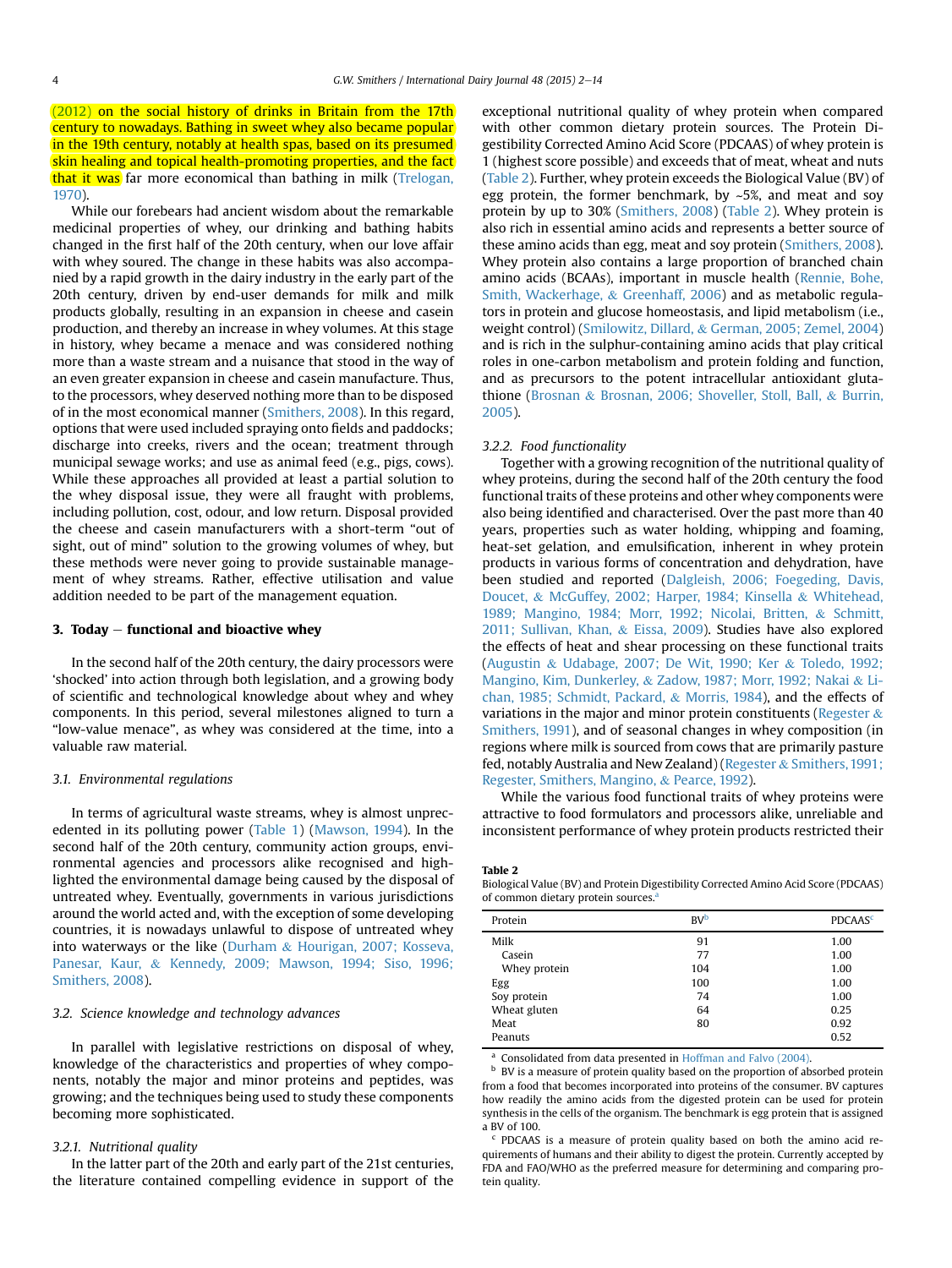widespread use when they were first made available commercially. Through a better science understanding of the physico-chemical behaviour of key whey components, responsible for and influencing functional performance, this inconsistency and unreliability has been addressed [\(Foegeding et al., 2002; Mangino, 1984;](#page-10-0) [Mangino et al., 1987; Morr](#page-10-0) & [Ha, 1993; Nakai](#page-10-0) & [Li-chan, 1985;](#page-10-0) [Schmidt et al., 1984\)](#page-10-0), and a foundation established for commercial success ([De Wit, 1998\)](#page-9-0). A molecular-level understanding of the key functional whey components, their modification and interactions with other components, and external influencing factors has provided a sound foundation for new food applications for whey proteins ([Foegeding et al., 2002; Golding, 2013](#page-10-0)) and for lactose ([Yang](#page-12-0) & [Silva, 1995](#page-12-0)). In particular, the ability of whey proteins to form microstructures and to thus be used in texturisation of low-fat products, and in the formation of micro-particulate and fat mimetic ingredients ([Golding, 2013; Onwulata](#page-10-0) & [Tomasula, 2004; Pearce,](#page-10-0) [Dunkerley,](#page-10-0) & [Wheaton, 2002](#page-10-0)), has expanded the food applications base for whey protein products beyond the traditional areas reliant upon heat-set gelation, aeration, and emulsification.

#### 3.2.3. Mass liquid processing and drying technologies

To exploit the attractive nutritional and food functional characteristics of whey components, notably the proteins, cost-effective and industrially-feasible processing technologies were required. Thus, in parallel with a deeper science understanding of the physico-chemical characteristics of the whey components that occurred in the second half of the 20th century was the development of commercial technologies capable of efficiently processing large volumes of whey. These initial technologies were primarily aimed at capturing and concentrating the desirable whey components (e.g., protein, lactose) through elimination of water, and the removal of undesirable components (e.g., ash) through demineralisation [\(Kosikowski, 1979\)](#page-10-0).

Demineralisation, using mixed bed cation/anion exchange chromatographic resins, was the first mass processing technology used commercially to treat whey. The demineralised whey was then dried, most typically using a spray dryer, into whey powder ([Kosikowski, 1979](#page-10-0)). By controlling the extent of ion removal, whey powders with varying degrees of demineralisation could be produced. A typical 90% demineralised whey powder contains about 12% protein, 83% lactose, <1% ash, <1.5% fat, and 3% moisture.

While whey powder gained traction as a key ingredient in various formulated foods and in baby formula (in which it is still a critical constituent) ([Smithers, 2008](#page-11-0) and references therein), the market demanded whey ingredients with much higher protein contents. Membrane processing technology (notably ultrafiltration; 5-300 nm pore size) was ideally suited to the treatment of large volumes of whey, but was only a fledgling commercial technology at the time. This technology, when coupled with diafiltration, allowed for the concentration of whey protein components to >75% on a dry solids basis [\(Atra, Vatai, Bekassy-Molnar,](#page-9-0) & [Balint, 2005;](#page-9-0) [Maubois, 1980](#page-9-0)). Over the ensuing decades, equipment, membrane and operational refinements have established ultrafiltration/diafiltration coupled with spray drying as essential processing technologies in a modern dairy factory for the manufacture of valuable high-protein whey products ([Morr](#page-10-0) & [Ha, 1993; Schuck, 2013\)](#page-10-0). Notably, advances in membrane materials and construction nowadays allow for ultrafiltration/diafiltration of whey under cool conditions ( $<$ 10 °C) that favours retention of functional activity and minimises protein denaturation [\(Atra et al., 2005](#page-9-0)). Low-fat products have also been demanded by the market, and these have been achieved using chemical pre-treatment ([Damodaran, 2011; Hwang](#page-9-0) & [Damodaran, 1995; Morr](#page-9-0) & [Ha, 1993\)](#page-9-0) and/or microfiltration (300–10,000 nm pore size) ([Hanemaaijer, 1985; Rezaei, Ashtiani,](#page-10-0)  $\&$ [Fouladitajar, 2011](#page-10-0)) of the whey prior to ultrafiltration/diafiltration and drying. Typical products include whey protein concentrate (WPC)-34, WPC-75 and WPC-80/85, the latter figure referring to the protein content of the powder on a dry basis. In WPC-80, other components include fat  $\left( <5\% \right)$ , lactose  $\left( <6\% \right)$ , ash  $\left( <4\% \right)$ , and moisture (<5%).

Advances in membrane materials (e.g., organic, ceramic), construction (e.g., spiral wound) and the control of membrane pore size have resulted in (i) nanofiltration membranes  $(0.1-1 \text{ nm})$ size) suitable for whey demineralisation (primarily removal of polyvalent cations) that complement the chromatographic techniques and as a pre-treatment of whey to reduce ash content prior to concentration via ultrafiltration ([Atra et al., 2005; Jeantet,](#page-9-0) [Rodríguez,](#page-9-0) & [Garem, 2000\)](#page-9-0) and (ii) reverse osmosis membranes  $\left($  <0.1 nm pore size) suitable for the isolation of lactose and recovery of water following whey processing. This so-called 'cow water' that remains following removal/recovery of all the whey solids is considered potable and safe to drink [\(Jelen, 2003](#page-10-0)), but is currently only used in-factory for cleaning purposes.

Mass liquid processing technologies, like membrane filtration, have been important in concentrating desirable whey components and removing those that are undesirable, but equally important has been powder technology. Application and advances in spray drying (and other drying techniques) has been critical in transforming whey, whey liquid concentrate, and permeate into stable dry powders for shipment and storage ([Masters, 1985; Schuck, 2013\)](#page-10-0). Refinements in spray dryer design and operation have resulted in several advances for improved whey component powder characteristics and application performance. These include inclusion of a fluid bed in the dryer design to allow for final drying and cooling of the powder [\(Patel, Patel,](#page-11-0)  $&$  [Suthar, 2009\)](#page-11-0); the use of modelling to control agglomeration ([Verdurmen, Van Houwelingen, Gunsing,](#page-11-0) [Verschueren,](#page-11-0) & [Straatsma, 2006\)](#page-11-0); and the use of techniques for production of instantised powders ([Chen](#page-9-0) & [Patel, 2008\)](#page-9-0). The drying of very hygroscopic whey-derived materials (e.g., permeate/lactose from ultrafiltration of whey) has been achieved using modern spray dryers and proprietary techniques (e.g., Tixotherm™ and L-TECH™). These commercial approaches appear to rely upon a combination of bottom feed to the drying chamber, heat control and recovery to improve water removal, continuous crystallisation, and a fluid bed for final powder drying.

Science, technology and engineering have underpinned the development, application and refinement of mass liquid processing and drying technologies that have established the commercial foundation for modern whey products and ingredients like whey powder, WPC-34 and WPC-75 $+$ , and instantised and hydrolysed versions of these ingredients. More than 250,000 tonnes of highprotein WPC is manufactured globally each year (USDEC, personal communication), and the demand for such WPC is so strong that production is sometimes limited by sweet whey availability. These products serve as reliable functional and nutritious ingredients in a variety of formulated foods and beverages [\(De Wit, 1998; Smithers,](#page-9-0) [2008; Smithers](#page-9-0) & [Augustin, 2013](#page-9-0)). In a note of caution, however, modern whey protein ingredients carry a price premium, and with increasing cost pressures on food manufacturers there is now intense competition from other ingredients (e.g., soy and wheat protein) [\(Day, Augustin, Batey,](#page-9-0) & [Wrigley, 2006\)](#page-9-0).

The widespread availability of whey-derived ingredients, notably high-protein whey concentrates (WPC-75 $+$ ) and hydrolysed versions, has facilitated the development and marketing of a plethora of liquid, powdered and 'ready-to-eat' retail end-products, based around whey protein as the primary ingredient. These retail products have been marketed mainly at the time-poor consumer looking for convenience and nutrition, as well as elite and 'budding' athletes [\(Mollica, 2012\)](#page-10-0). The marketing message has been around digestibility, metabolic efficiency and amino acid balance of the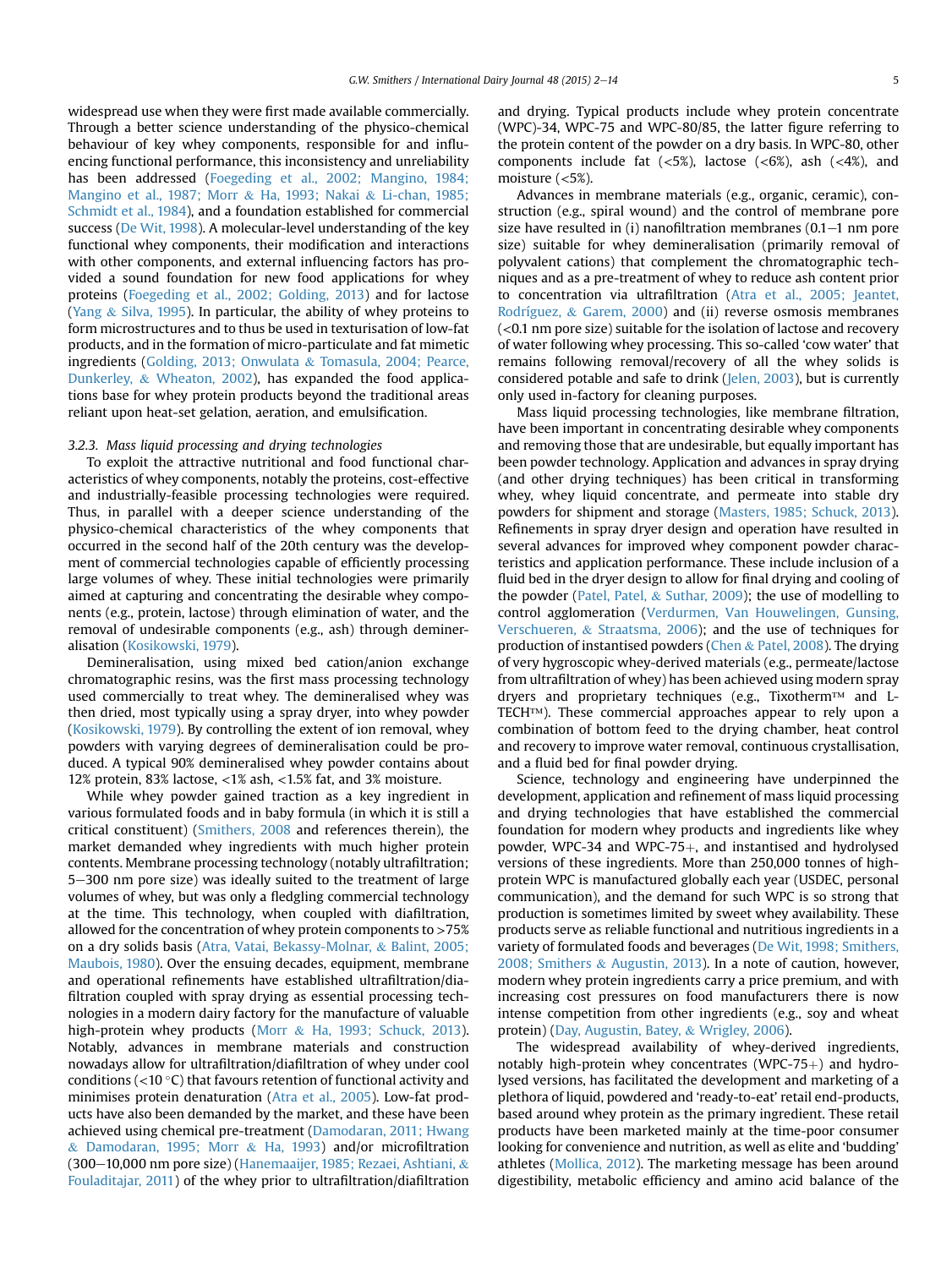constituent whey proteins. Marketing terms such as 'perfect', 'decadent', 'muscle' and 'power' have all been used to describe these retail products. Recent messages have included muscle health, recovery after exercise, and prevention and perhaps reversal of sarcopenia ([Ha](#page-10-0) & [Zemel, 2003; Hayes](#page-10-0) & [Cribb, 2008;](#page-10-0) [Paddon-Jones](#page-10-0) & [Rasmussen, 2009\)](#page-10-0).

#### 3.2.4. Sophisticated processing and valorisation of whey

The past approximately 20 years of whey processing and product development has seen a focus on maximising the value of the constituent proteins, as well as the fats and lactose (i.e., total valorisation of whey). Efforts have been directed at (i) improvements in the characteristics and applications of existing products (e.g., WPCs with higher protein content; highly purified lactose); and (ii) development of new and novel products based on isolated components in varying degrees of purity (e.g., fractions enriched in one or other of the major whey proteins). Such isolates would be 'free' to express their inherent functionality in the absence of other interfering components present in a mixture [\(Smithers et al., 1996\)](#page-11-0). Both approaches called for refinements in existing processing technologies and the introduction of new ones, in the latter case for the separation and fractionation of targeted whey components. This was a period when whey was "mined" for maximum value, relying on good science knowledge of whey and whey constituents, and sophisticated processing technologies ([Huffman](#page-10-0) & [Harper,](#page-10-0) [1999; Smithers, 2008\)](#page-10-0).

Continuous improvements in membrane processing (microfiltration, ultrafiltration, nanofiltration), including (i) tangential flow to reduce membrane surface fouling; (ii) use of modern membrane materials (e.g., organic, ceramic) and construction (spiral-wound); and (iii) more precise control over pore size and thus molecular weight cut-off, have all led to more cost-effective membrane processing and higher quality products [\(Charcosset,](#page-9-0) [2006](#page-9-0)). Low-fat WPC products and high-protein isolates (WPI-90+) have been the result ([Morr](#page-10-0) & [Ha, 1993; Smithers, 2008](#page-10-0)); together with polar lipid isolates ([Rombaut](#page-11-0) & [Dewettinck, 2006\)](#page-11-0).

This period of whey and whey product development also witnessed the introduction of chromatographic techniques (batch, traditional fixed bed, and continuous) to whey processing, both for production of total whey protein products and for fractionation of whey into protein isolates ([De Silva, Stockmann,](#page-9-0) & [Smithers, 2003;](#page-9-0) [Etzel, 2004; Huffman](#page-9-0) & [Harper, 1999; Woonton, Kulozik, De Silva,](#page-9-0) & [Smithers, 2013\)](#page-9-0). Preparative chromatography is used widely in the biotechnology and pharmaceutical industries, but has often been viewed with suspicion by the dairy industry because of cost, throughput restrictions, excessive water consumption, and perceived microbiological issues ([De Silva et al., 2003](#page-9-0)). Modern approaches to continuous chromatography have addressed many of these shortcomings and as such, various incarnations of continuous chromatography are being successfully used for commercial manufacture of whey protein ingredients (e.g., WPI-90+) and fractions ([De Silva et al., 2003\)](#page-9-0). Moreover, specialised whey protein offerings, with tailored composition and functionality for specific end-user requirements, can be manufactured using continuous chromatography through simple modifications to operational parameters ([De Silva et al., 2003; Woonton et al., 2013\)](#page-9-0).

The 'holy grail' of whey protein product evolution and development has been the cost-effective fractionation of the major (and minor) whey proteins into isolates, with varying degrees of enrichment, for commercial applications. Modern day advances in membrane technology and preparative chromatography have brought this 'holy grail' within reach. For decades, the fractionation of  $\alpha$ -lactalbumin and  $\beta$ -lactoglobulin has been pursued using a variety of techniques reliant upon one or more of the physicochemical differences between the two proteins ([Etzel, 2004;](#page-9-0) [Huffman](#page-9-0) & [Harper, 1999; Smithers et al., 1996\)](#page-9-0). Successful fractionation technologies have used (i) microfiltration and ultrafiltration, either standalone or in combination, to prepare WPC products (enriched in  $\alpha$ -lactalbumin and/or  $\beta$ -lactoglobulin) ([Alm](#page-9-0)é[cija, Ib](#page-9-0)áñ[ez, Guadix,](#page-9-0) & [Guadix, 2007; Bounous, 1996; Zydney,](#page-9-0) [1998](#page-9-0)); (ii) selective precipitation of  $\alpha$ -lactalbumin from concentrated sweet whey (leaving  $\beta$ -lactoglobulin in solution) under specific pH and temperature conditions ([Pearce, 1988\)](#page-11-0); (iii) preparative chromatography using a variety of ion exchange resins ([Ayers, Elgar, Palmano, Pritchard,](#page-9-0) & [Bhaskar, 2002; De Silva et al.,](#page-9-0) [2003; Etzel, 2004; Heebøll-Nielsen, Justesen,](#page-9-0) & [Thomas, 2004](#page-9-0)); and (iv) membrane adsorbers based on charged ultrafiltration and other membranes ([Bhattacharjee, Bhattacharjee,](#page-9-0) & [Datta, 2006;](#page-9-0) [Goodall, Grandison, Jauregi,](#page-9-0) & [Price, 2008; Pouliot, Wijers,](#page-9-0) [Gauthier,](#page-9-0) & [Nadeau, 1999; Rathore](#page-9-0) & [Shirke, 2011; Sau](#page-9-0)fi & [Fee,](#page-9-0) [2011\)](#page-9-0). The glycomacropeptide, that can represent a substantial proportion (~20%) of whey protein solids in renneted cheese whey, has also been isolated using a combination of chromatographic and membrane techniques ([Holland, Yazdi, Titapiccolo,](#page-10-0) & [Corredig,](#page-10-0) [2010; LaClair, Ney, MacLeod,](#page-10-0) & [Etzel, 2009\)](#page-10-0).

The availability of enriched and more highly purified fractions of the major whey proteins has led to a range of new ingredients, with associated food, formula, and clinical applications. First,  $\beta$ -lactoglobulin-enriched WPC has been used in a proprietary blend with hydrocolloids to produce a heat-set gel material that looks, feels and behaves remarkably like solid fat ([Pearce et al., 2002\)](#page-11-0). This healthy fat mimetic can successfully replace non-functional fat in a variety of processed meats (e.g., low-fat hot-dogs, deli products, hamburgers, etc.) and also in baked products (e.g., low-fat muffins). This gelled food ingredient creates healthy options for a variety of high-quality, low-fat food products, because it improves succulence and mouth-feel, can be tailored for appearance and texture, and can carry colour and flavour (Ian Barlow & Bruce Aitken, personal communication). Second, the availability of purified a-lactalbumin fractions from whey has created options for the manufacture of infant formula products that more closely resemble the composition of human milk ([Heine, Klein,](#page-10-0) & [Reeds, 1991\)](#page-10-0). In contrast to bovine milk, human milk is rich in  $\alpha$ -lactalbumin (about 5-fold higher content) (Fig. 1) but does not contain  $\beta$ -lactoglobulin ([Brignon, Chtourou,](#page-9-0) & [Ribadeau-Dumas, 1985; Jensen, 1995; Lien,](#page-9-0) [2003](#page-9-0)). While some modern infant formula products reflect the casein:whey protein ratio of human milk (the latter has a casein: whey protein ratio closer to 1:1 when compared with bovine milk that has a casein:whey protein ratio of ~4:1) most do not reflect the mix of whey proteins in breast milk (Fig. 1). The commercial availability of  $\alpha$ -lactalbumin-enriched fractions allows for these products to be re-formulated ([Lien, 2003](#page-10-0)) (Fig. 1). While breast milk is always the best option to nourish the newborn and developing



Fig. 1. Comparison of the  $\alpha$ -lactalbumin content of bovine versus human milk, and the a-lactalbumin content of standard versus 'alpha-enriched' infant formula products (from [Lien, 2003\)](#page-10-0). Reproduced with permission of the American Society for Clinical **Nutrition**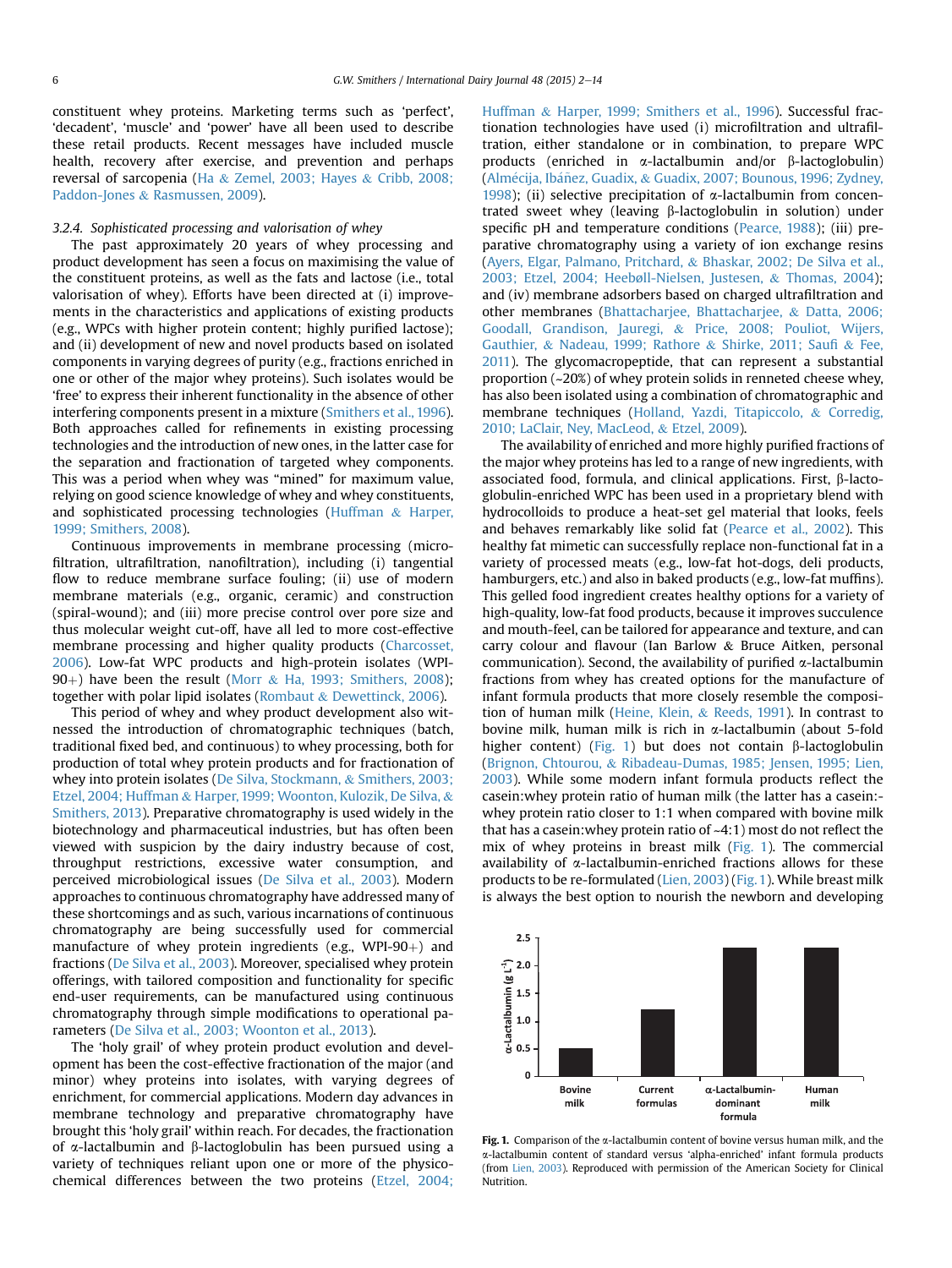infant, for mothers who cannot breast-feed, formula products that more closely match the composition of human milk (including with other ingredients like oligosaccharides and lactoferrin) provide for better options. The Chinese infant formula market is an example of where re-formulated products, containing  $\alpha$ -lactalbumin together with other components found at high concentration in human milk (e.g., lactoferrin, oligosaccharides), are gaining traction and commanding high prices ([Williams, 2014](#page-11-0)). Finally, the glycomacropeptide (~7000 Da) is unusual in that it contains no aromatic amino acids, and as such has found application in clinical foods for patients suffering from phenylketonuria (PKU) [\(LaClair et al., 2009;](#page-10-0) [Ney et al., 2009](#page-10-0)).

While much of the focus on whey utilisation over the past 30 years has been on the proteins, lactose (the major whey solid) has also received attention, both in terms of improved isolation procedures, and applications for this carbohydrate and its derivatives (see [Gaenzle, Haase,](#page-10-0) & [Jelen, 2008](#page-10-0) and [Hourigan, Lifran, Vu,](#page-10-0) [Listiohadi,](#page-10-0) & [Sleigh, 2013](#page-10-0) for reviews). Much of the attention has been on exploiting the physico-chemical properties of lactose in (i) designing and implementing improved isolation techniques for higher purity lactose destined for baby food and drug excipient applications [\(Durham, Sleigh,](#page-9-0) & [Hourigan, 2004; Gaenzle et al.,](#page-9-0) [2008; Hourigan et al., 2013](#page-9-0)); (ii) approaches to the effective hydrolysis of lactose into the constituent monosaccharides [\(Gaenzle](#page-10-0) [et al., 2008; Hourigan et al., 2013](#page-10-0)); and (iii) transformation of lactose into high value derivatives, such as galacto-oligosaccharides as prebiotics ([Fischer](#page-9-0) & [Kleinschmidt, 2014; Splechtna et al., 2006\)](#page-9-0).

#### 3.2.5. Biological and physiological activity of whey components

The ancient wisdom of our forebears in using whey for various prophylactic and therapeutic purposes has been vindicated by modern science. Whey is rich in a vast array of bioactive components including proteins, peptides, carbohydrates and lipids ([Ko](#page-10-0) & [Kwak, 2009; Korhonen, 2006; Korhonen](#page-10-0) & [Pihlanto, 2003;](#page-10-0) [Michaelidou](#page-10-0) & Steijns, 2006; Pihlanto-Leppälä[, 2000; Roginski](#page-10-0) [et al., 2013; Smithers, 2008; Walzem, Dillard,](#page-10-0) & [German, 2002\)](#page-10-0). Modern analytical and investigative tools have helped to identify and characterise these components and their derivatives, and to provide the science foundation for their applications in foods and beverages, and beyond. Over the past decade, several comprehensive reviews of dairy-derived bioactive factors have appeared in the literature and the reader is encouraged to refer to these reviews and references therein for more detail on the discovery, isolation, characterisation and application of whey bioactive components ([Ko](#page-10-0) & [Kwak, 2009; Korhonen, 2006; Krissansen, 2007; Roginski et al.,](#page-10-0) [2013; Smithers, 2008](#page-10-0)).

Many of the whey components, most notably the proteins and peptides, have been either implicated or scientifically proven in a range of biological and physiological effects ([Krissansen, 2007\)](#page-10-0). These effects include (i) muscle recovery after exercise and general muscle health ([Paddon-Jones](#page-11-0) & [Rasmussen, 2009; Reidy et al.,](#page-11-0) [2013; Tipton et al., 2004\)](#page-11-0); (ii) satiety, weight management and control of obesity [\(Luhovyy, Akhavan,](#page-10-0) & [Anderson, 2007\)](#page-10-0); (iii) wound management and repair [\(Smithers, 2004](#page-11-0)); (iv) cardiovascular health and improvement of risk factors ([Pal, Ellis,](#page-11-0) & [Dhaliwal,](#page-11-0) [2010; Pins](#page-11-0) & [Kennan, 2007](#page-11-0)); (v) control of microbial and viral infections ([Bojsen et al., 2007; Bounous, Baruchel, Falutz,](#page-9-0) & [Gold,](#page-9-0) [1993; Kussendrager](#page-9-0) & [van Hooijdonk, 2000; Orsi, 2004; Regester](#page-9-0) & [Belford, 1999](#page-9-0)); (vi) infant growth and nutrition ([Heine et al.,](#page-10-0) 1991; Lien, 2003; Lönnerdal, 2003); and (vii) anti-cancer activity ([Elías-Argote, Laubscher,](#page-9-0) & [Jim](#page-9-0)e[nez-Flores, 2013; Gill](#page-9-0) & [Cross,](#page-9-0) [2000; Krissansen, 2007; Lemonnier et al., 2003; McIntosh,](#page-9-0) [Regester, Le Leu, Royle,](#page-9-0) & [Smithers, 1995; 1998\)](#page-9-0).

Apart from identifying the nutritional, biological and physiological characteristics of the major whey proteins  $(\beta$ -lactoglobulin, a-lactalbumin and, in renneted whey, the glycomacropeptide) (Chatterton et al., 2006; [Ney et al., 2009; Smithers, 2008](#page-11-0)), much research and developmental attention has been focussed on the minor whey proteins and other components.

The basicity of many of the minor whey proteins (lactoferrin, lactoperoxidase, immunoglobulins, growth factors) has facilitated their simple isolation at neutral pH using cation exchange chro-matographic techniques, either with traditional resins [\(Francis,](#page-10-0) [Regester, Webb,](#page-10-0) & [Ballard, 1995; Law](#page-10-0) & [Reiter, 1977; Rowney,](#page-10-0) [Hobman, Read,](#page-10-0) & [Denichilo, 2005; Yoshida](#page-10-0) & [Xiuyun, 1991](#page-10-0)) or ion exchange membranes [\(Chiu](#page-9-0) & [Etzel, 1997](#page-9-0)). Under neutral conditions the basic proteins are readily bound to the cation exchange resin or membrane and the acidic major whey proteins easily washed away. Selective elution of the bound proteins then allows for the simple isolation of highly purified preparations of lactoferrin and lactoperoxidase, and highly enriched fractions containing growth factors and immunoglobulins. Protection of often labile bioactivity represents an important consideration in the design of any isolation procedure (Korhonen[,](#page-10-0) Pihlanto-Leppälä, Rantamäki, & [Tupasela, 1998\)](#page-10-0). The ready availability of large quantities of enriched preparations of lactoferrin, lactoperoxidase, immunoglobulins, and growth factors has allowed for detailed studies into their various biological and physiological effects, together with associated applications.

Lactoferrin. Large quantities of lactoferrin are found in human milk and this protein is thought to provide non-immune protection to the newborn through both anti-microbial and prebiotic effects (Lönnerdal, 2003). Availability of commercial quantities of lactoferrin has allowed for supplementation of infant formula products to more closely match the composition of breast milk [\(Sawatzki,](#page-11-0) [1997; Williams, 2014](#page-11-0)). The scientific mechanisms associated with the anti-microbial effects of lactoferrin have been established ([Farnaud](#page-9-0) & [Evans, 2003\)](#page-9-0). This information has provided a sound foundation for the use of lactoferrin-containing solutions in enhancing the safety of fresh food, notably in environments where microbial contamination is common (e.g., meat carcasses) [\(Naidu,](#page-10-0) [2002\)](#page-10-0). Lactoferrin has also been shown to enhance immune function and to reduce allergic reactions (González-Chávez, Aré[valo-](#page-10-0) [Gallegos,](#page-10-0)  $&$  Rascón-Cruz, 2009), thus forming the basis for its application in specialist formula products, foods (e.g., yoghurt), personal care products, and immune support supplements. Lactoferrin also has potent bone growth stimulatory properties manifested through a dual mechanism  $-$  inhibition of osteoclasts and concomitant stimulation of osteoblasts ([Cornish et al., 2004](#page-9-0)). Thus, lactoferrin may be helpful, when combined with other approaches, in preventing and/or treating osteoporosis.

Lactoperoxidase. The mechanism behind the anti-microbial action of lactoperoxidase has been established and forms the basis of applications for this bioactive whey protein ([Boots](#page-9-0)  $&$  [Floris, 2006;](#page-9-0) [Kussendrager](#page-9-0) & [van Hooijdonk, 2000](#page-9-0)). In particular, commercial quantities of lactoperoxidase have allowed for this protein to be used in a range of oral healthcare products [\(Boots](#page-9-0) & [Floris, 2006;](#page-9-0) [Jyoti, Shashikiran,](#page-9-0) & [Subba Reddy, 2009\)](#page-9-0). Clinical trials have shown that lactoperoxidase is efficacious in inhibiting bacteria associated with gingivitis, reducing inflammation and promoting the healing of gums, and reducing halitosis [\(Boots](#page-9-0) & [Floris, 2006;](#page-9-0) [Tenovuo, 2002](#page-9-0)). The anti-microbial properties of lactoperoxidase have also been exploited in toothpaste for young children so as to avoid the toxicity of fluoride prior to children learning not to swallow fluoride-containing toothpastes [\(Jyoti et al., 2009](#page-10-0)).

Immunoglobulins. These proteins are the most abundant of the established bioactive proteins found in bovine whey [\(Roginski](#page-11-0) [et al., 2013; Smithers, 2008](#page-11-0)). When consumed, the immunoglobulins (IgG1, IgG2) impart passive immunity. Literature reports support their role in fighting infection, improving athletic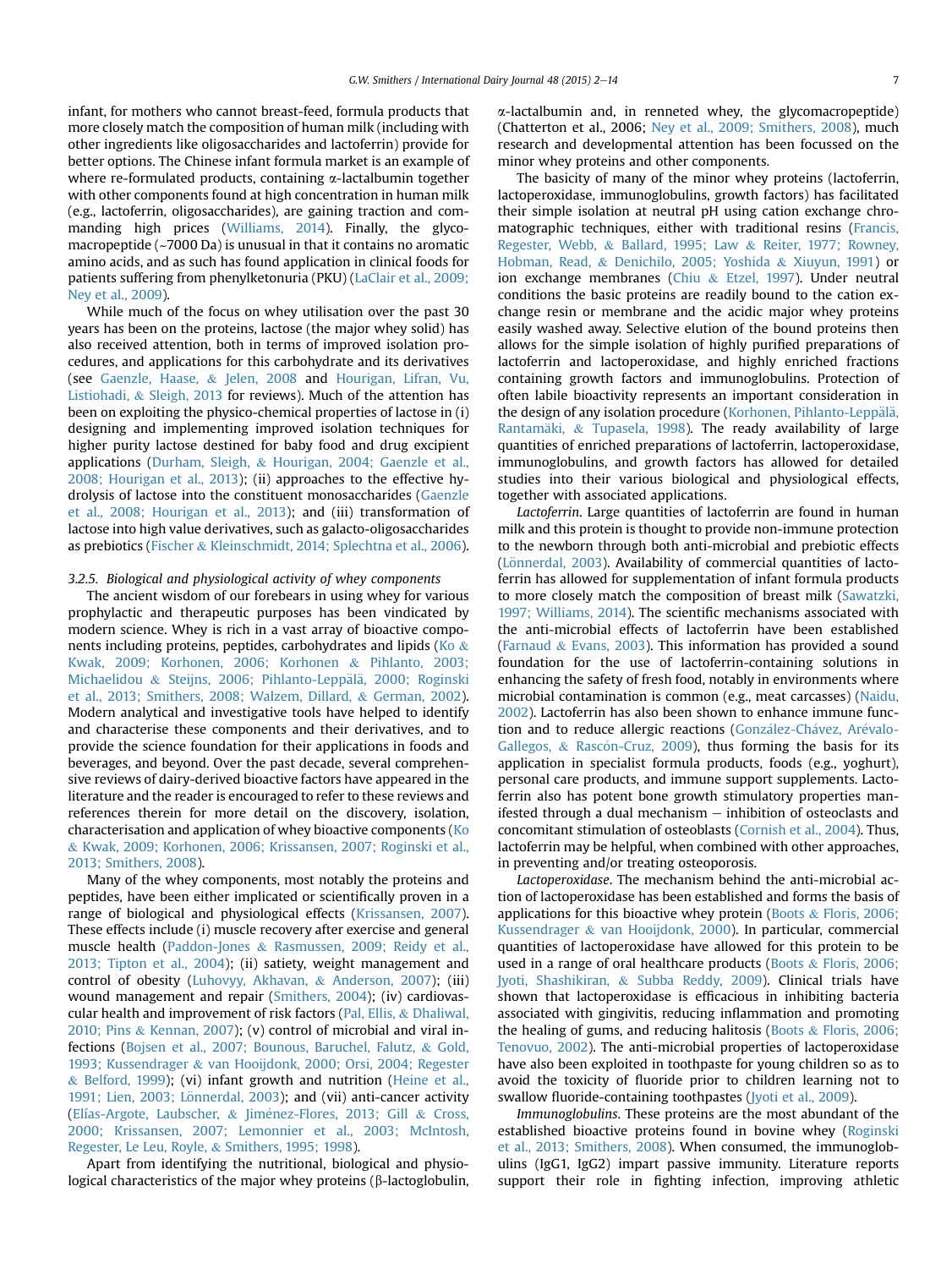performance and recovery after exercise, improving the health of immuno-compromised patients, and enhancing gut health ([Buckley, Abbott, Martin, Brinkworth,](#page-9-0) & [Whyte, 1998; Hofman,](#page-9-0) [Smeets, Verlaan, Lugt,](#page-9-0) & [Verstappen, 2002; Korhonen, Marnila,](#page-9-0) & [Gill, 2000; Mehra, Marnila,](#page-9-0) & [Korhonen, 2006; Playford et al.,](#page-9-0) [1999; 2000](#page-9-0)).

Growth factors. Mammalian cell growth factors, including insulin-like growth factor (IGF)-1, IGF-2, transforming growth factor (TGF)-b, platelet-derived growth factor (PDGF), fibroblast growth factor (FGF), betacellulin, and others [\(Roginski et al., 2013\)](#page-11-0), have been isolated as a concentrated mixture from cheese whey, and characterised and commercialised ([Belford et al., 1995; Francis](#page-9-0) [et al., 1995; Pouliot](#page-9-0) & [Gauthier, 2006; Raynor et al., 2000; Regester](#page-9-0) & [Belford, 1999; Rowney et al., 2005; Smithers, 2004](#page-9-0)). This growth factor preparation shows (i) potent mammalian cell growth stimulatory activity, particularly for fibroblast cells ([Belford et al., 1995](#page-9-0)); (ii) impressive wound healing effects ([Raynor et al., 2000; Regester](#page-11-0) & [Belford, 1999; Regester, Belford, West,](#page-11-0) & [Goddard, 2003](#page-11-0)); (iii) the ability to protect against gut damage and address gastrointestinal disorders [\(Howarth et al., 1996; Playford, Macdonald,](#page-10-0) & [Johnson,](#page-10-0) [2000](#page-10-0)); and (iv) efficacy in delaying the onset of mouth ulcers in an animal model of oral mucositis, a debilitating condition associated with chemo and/or radiation therapy of cancer patients ([Clarke, Butler, Howarth, Read,](#page-9-0) & [Regester, 2002](#page-9-0)).

Bioactive peptides. In addition to the inherent bioactivity of several of the whey proteins, their primary amino acid sequences contain peptides with bioactivity, additional to and often varied from that of the parent molecule ([Roginski et al., 2013; Smithers,](#page-11-0) [2008](#page-11-0)). Perhaps the most carefully studied and commercially attractive peptides include (i) inhibitors of angiotensin I-converting enzyme (ACE); and (ii) potent anti-microbial agents. The ACE inhibitory peptides, derived by proteolytic digestion of  $\alpha$ -lactal-bumin and serum albumin (Korhonen[,](#page-10-0) 2006; Pihlanto-Leppälä, [2000; Smithers, 2008](#page-10-0)), are effective in lowering hypertension and thus could play a role in enhancing cardiovascular health [\(Li, Le, Shi,](#page-10-0) & [Shrestha, 2004\)](#page-10-0). Proteolytic (pepsin, chymosin) digestion of lactoferrin results in the generation of a peptide fragment called lactoferricin that possesses potent anti-microbial activity ([Bellamy](#page-9-0) [et al., 1993; Gifford, Hunter,](#page-9-0) & [Vogel, 2005; Smithers, 2008; Tomita,](#page-9-0) [Wakabayashi, Yamauchi, Teraguchi,](#page-9-0) & [Hayasawa, 2002](#page-9-0)). This peptide contains much of the N-terminal region of the parent molecule, and like lactoferrin is quite basic ([Gifford et al., 2005\)](#page-10-0). Lactoferricin retains much of the biological activity of the parent molecule and in some cases is more active, suggesting that the N-terminal region of lactoferrin is the area of the protein associated with the bioactivity ([Gifford et al., 2005; Tomita et al., 2002\)](#page-10-0). Lactoferricin has been shown to possess potent anti-microbial, including anti-fungal, and weak anti-viral activity, together with anti-tumour and antiinflammatory effects ([Bellamy et al., 1993; Gifford et al., 2005\)](#page-9-0). Both the bovine and human variants of lactoferricin have been extensively studied, and while they are both highly positively charged peptides with similar spectrums of bioactivity, they do differ markedly in size, sequence and 3-dimensional structure ([Gifford et al., 2005\)](#page-10-0). The anti-microbial activity of both variants of lactoferricin appears to derive from their ability to form amphipathic structures, a feature they share with many other antimicrobial peptides ([Bechinger](#page-9-0) & [Lohner, 2006; Blondelle](#page-9-0) & [Houghten,](#page-9-0) [1992](#page-9-0)). Because lactoferricin is readily generated by the action of pepsin on lactoferrin under acidic conditions, such as those found naturally in the human stomach, this whey peptide has particular relevance to human health.

Whey-derived lipids. The lipids associated with the milk fat globule membrane (MFGM) can be isolated from whey [\(Elías-](#page-9-0)[Argote et al., 2013](#page-9-0) and references therein). While the polar lipids, including glycerophospholipids and sphingolipids, represent less

than 1% of the total lipid material in the MFGM, they do possess important physico-chemical and biological properties [\(Dewittinck](#page-9-0) [et al., 2008; Rombaut](#page-9-0) & [Dewettinck, 2006\)](#page-9-0). In the market, whey buttermilk powder is a rich source of polar lipids containing ~15% phospholipids on a dry basis (Jiménez-Flores & [Brisson, 2008;](#page-10-0) [Jim](#page-10-0)é[nez-Flores](#page-10-0) & [Higuera-Ciapara, 2009](#page-10-0)). Phospholipids, including sphingomyelin, have been concentrated and isolated from whey using a combination of centrifugal, membrane-based and/or supercritical extraction techniques [\(Boyd, Drye,](#page-9-0) & [Hansen,](#page-9-0) [1999; Costa, Elias-Argote, Jim](#page-9-0)é[nez-Flores,](#page-9-0) & [Gigante, 2010; Dew](#page-9-0)[ittinck et al., 2008; Elías-Argote et al., 2013; Rombaut](#page-9-0) & [Dewettinck,](#page-9-0) [2006; Walzem et al., 2002](#page-9-0)). Over the past 20 years, a number of bioactive effects have been ascribed to the MFGM and the constituent polar lipids, including anti-cancer, anti-microbial and antiviral effects, anti-hypercholesterolaemic activity, and the apparent suppression of some disease states like multiple sclerosis [\(Elías-](#page-9-0)[Argote et al., 2013](#page-9-0) and references therein). Notably, sphingomyelin has been shown to be effective in cancer pathogenesis and treatment [\(Elías-Argote et al., 2013; Lemonnier et al., 2003;](#page-9-0) [Ogretmen](#page-9-0) & [Hannun, 2004](#page-9-0)). While the biological activities of the MFGM and constituent lipids represent important traits in human health and nutrition, there has been little effort to date to incorporate these components into modern nutraceuticals or functional foods. Modern science is helping to better understand and characterise the MFGM and constituent lipids, including the importance of structure-function. This information will be critical in formulating products containing MFGM and the constituent lipids to ensure preservation of optimum structure, and thereby maximise the nutritional and functional benefits ( $\lim_{n \to \infty}$  Filores & [Brisson,](#page-10-0) [2008](#page-10-0)).

Galacto-oligosaccharides. Lactose, the major whey solid, is an effective substrate in the production of galacto-oligosaccharides through the catalytic action of  $\beta$ -galactosidase, using either sweet or acid whey as the raw material [\(Fischer](#page-9-0) & [Kleinschmidt, 2014;](#page-9-0) [Splechtna et al., 2006; Torres, Gonçalves, Teixeira,](#page-9-0) & [Rodrigues,](#page-9-0) [2010\)](#page-9-0). In vitro, animal and human clinical studies have established the effectiveness of galacto-oligosaccharides as prebiotics ([Torres et al., 2010\)](#page-11-0). Together with the whey proteins and lipids, effective utilisation of lactose, notably its transformation into useful and valuable prebiotics, has been critical in the total valorisation of whey.

#### 3.3. Globalisation and market sophistication

Milk production, transformation (including the production of whey and whey-based products) and trade are now global rather than regional activities [\(Ohlan, 2014\)](#page-11-0). In this globalised dairy market, whey-based ingredients compete with many other ingredients (e.g., soy) for end product and market share. The desirable nutritional, functional and biological traits of whey ingredients, noted elsewhere in this review, has often positioned them as the high-quality and preferred ingredient option. However, competitors (e.g., soy protein and other vegetable protein ingredients) are gaining market traction through similar and complementary functionality at a much lower price-point ([Day et al.,](#page-9-0) [2006](#page-9-0)). In addition, many whey-based ingredients, once considered new, novel and 'value-added', have now moved into the 'commodity' category. Consequently, trade in these ingredients is now subject to the typical cyclical variation in global prices of commodities. WPC and, increasingly WPI, are ingredients that fall into this category.

The past 20 years have seen an increase in the sophistication of the global food marketplace. This transformation has been in response to consumer demands for safe, healthy, tasty and convenient foods and beverages [\(Weston, 2013\)](#page-11-0). These consumer trends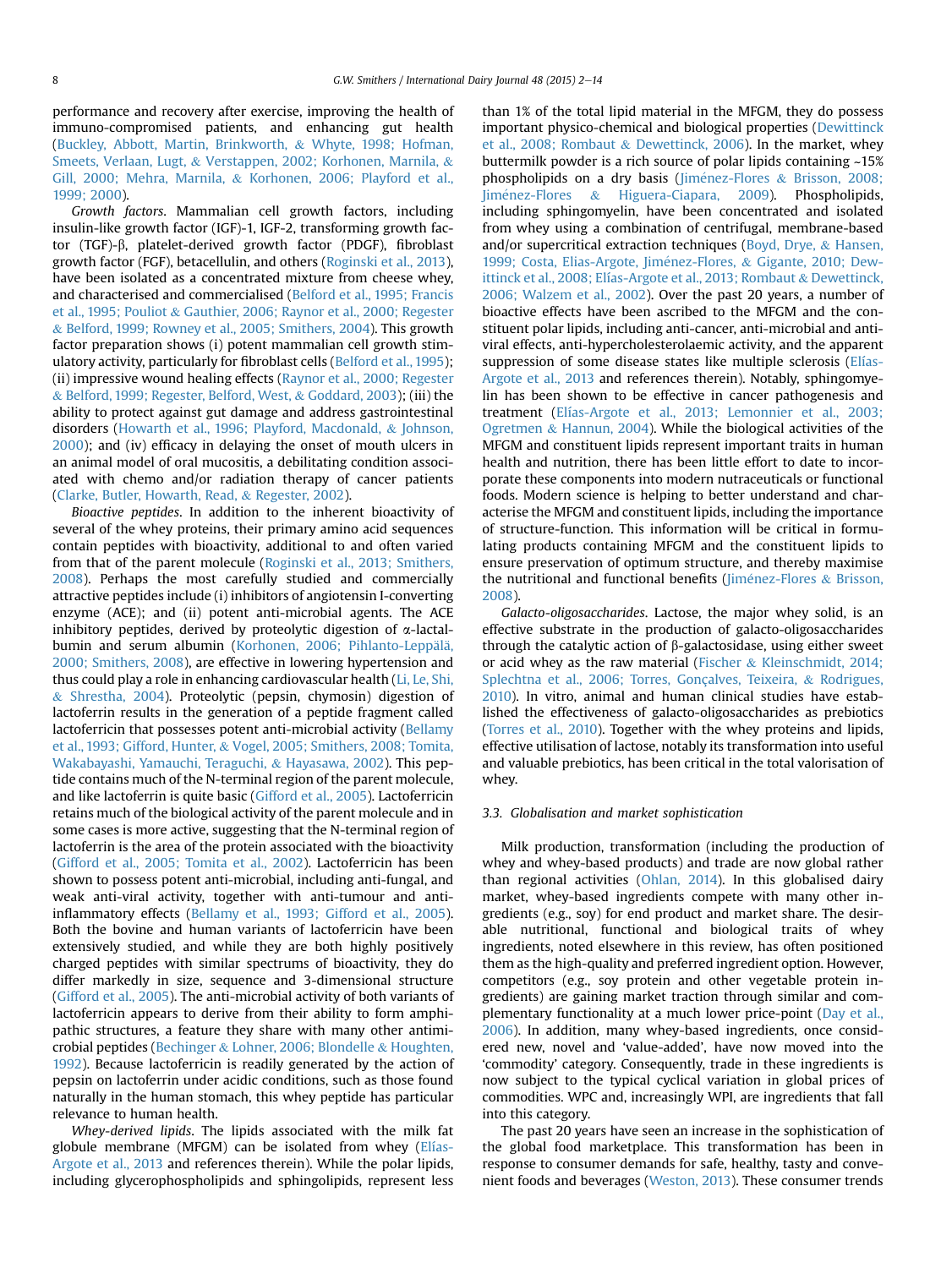<span id="page-7-0"></span>and the drive toward health and wellness have created many and varied product openings and market opportunities for whey-based ingredients, built around their desirable properties. Notably, opportunities for whey ingredients in the sports nutrition arena have grown steadily over the past 10 years [\(Hoffman](#page-10-0)  $&$  [Falvo, 2004;](#page-10-0) [Mollica, 2012](#page-10-0)), supported by increasing scientific evidence for the benefits of whey proteins in muscle health [\(Paddon-Jones](#page-11-0) & [Rasmussen, 2009; Reidy et al., 2013\)](#page-11-0).

## 4. Tomorrow  $-$  challenges and opportunities

Science, technology and engineering have transformed the whey industry over the past approximately 50 years. The modern whey and whey products industry has much to be proud of, but challenges loom and more opportunities abound. While not wanting to be exhaustive or prescriptive, several of these challenges and opportunities are explored below.

#### 4.1. Awash with acid whey  $-$  what are the options?

In some regions of the world, notably the USA, the unexpected market success of Greek-style yoghurt has created very large volumes of acid whey as a by-product of production. Greek-style yoghurt is now an industry worth >\$2 billion annually and this success is driving the construction of more factories for the manufacture of more yoghurt. While this success is to be celebrated by the industry, there is a more sinister side to the story. In New York State alone, >550 million L of acid whey is generated each year, and the volumes are growing [\(Elliott, 2013\)](#page-9-0).

Whey from Greek-style yoghurt production is acidic ( $pH < 5.1$ ) and often very acidic ( $pH < 4.5$ ), and contains lactose and small amounts of protein ([Table 1](#page-1-0)). The high BOD and low pH limit the options for further use and value addition of this acid whey. Some Greek-style yoghurt manufacturers are paying their milk suppliers to take back the acid whey, and these farmers are mixing it with silage for animal feed and a very small number  $\langle$  <0.5% of dairy farmers in New York State) are using it in anaerobic digesters for energy production [\(Elliott, 2013](#page-9-0)). Perhaps it is timely to explore value-added options for this 'ocean of acid whey'.

Some value-added options for the utilisation of Greek-style yoghurt include: (i) an expanded anaerobic digester program to increase the number of participating dairy farmers and to perhaps create enough energy for both on-farm activities and to also feed into the state grid; (ii) isolation of valuable minor components (e.g., proteins, peptides) using high-throughput adsorption technologies such as chromatography with porous and acid-stable resins or membrane supports ([Woonton et al., 2013\)](#page-11-0); (iii) isolation of highpurity lactose using ion-exclusion technology [\(Hourigan et al.,](#page-10-0) [2013\)](#page-10-0); and (iv) production of galacto-oligosaccharides, for application as prebiotics, either directly from the acid whey, or indirectly from the isolated lactose ([Fischer](#page-9-0) & [Kleinschmidt, 2014](#page-9-0)).

A recent innovation in the production of Greek-style yoghurt promises to eliminate the generation of acid whey during the manufacturing process, and thereby remove the need for valueadded options to treat the current large volumes of acid whey. This new process involves the use of proprietary Nutrilac® proteins from milk in the manufacture of Greek-style yoghurt with no apparent compromise on quality and taste, and the added benefit of zero acid whey ([Despain, 2013; Foulds, 2014\)](#page-9-0).

#### 4.2. Improved efficiency and cost-effectiveness of processing

The global mega-retailers are creating ever increasing downward pressure on costs that flows through the food supply chain to include suppliers, processors and end-product manufacturers alike. In this circumstance, the whey and whey products industry must continually explore and embrace new and novel processing options to remain cost-competitive. Recent cost-effective and improved efficiency processing options include (i) substituted stainless steel for enhanced production cycles, and improved cleaning efficiency and reduced cleaning frequency ([Barish](#page-9-0)  $&$  [Goddard, 2013](#page-9-0)); (ii) charged ultrafiltration membranes for improved concentration and fractionation of whey proteins ([Arunkumar](#page-9-0) & [Etzel, 2013; 2014\)](#page-9-0); and (iii) non-thermal processing adjuncts (e.g., ultrasound) for production cycle and cleaning enhancements [\(Muthukumaran](#page-10-0) [et al., 2005; 2007\)](#page-10-0).

#### 4.2.1. Efficiency and effectiveness of cleaning

Cleaning of stainless steel processing equipment represents a large cost to whey processors, and is estimated to account for as much as 15% of production time and 80% of production cost ([Mauermann, Eschenhagen, Bley,](#page-10-0) & [Majschak, 2009; Van Asselt](#page-10-0) & [Weeks, 2013\)](#page-10-0). Thus, reducing the frequency and improving the efficiency of cleaning would provide a very large economic benefit for whey processors. Fouling of plant (i.e., deposition of protein and minerals on the stainless steel surface) is influenced by operating conditions (temperature, flux), composition of the fluid being processed, and chemistry and topography of the surface of the processing equipment in contact with the liquid. The whey processor has limited flexibility with regard to operating conditions and negligible control over composition, but the chemistry and topography of the equipment surface can be addressed. Recent research from the University of Massachusetts has focussed on taking topographical and chemical approaches, many of which can be found in nature (e.g., lotus leaf, shark skin), to modification of the stainless steel surface so as to reduce foulant attachment and build-up. The chosen method involved stainless steel surface modification via an auto-catalytic nickel plating technique with codeposition of fluoropolymer inclusions. The modified surface demonstrated remarkable non-fouling behaviour with dairy fluids, and was stable to the use of typical caustic cleaners and sanitisers ([Barish](#page-9-0) & [Goddard, 2013\)](#page-9-0).

#### 4.2.2. Efficiency and effectiveness of processing

Capturing future opportunities and accessing new markets for whey ingredients will be dependent on the ability to costeffectively manufacture 'tailored' ingredients to meet the specific needs of each market ([Schroeder, 2013](#page-11-0)). Cost-effective concentration and fractionation technologies, notably for whey proteins, will be critical in the manufacture of ingredients and products with the necessary characteristics to meet the demands of new and lucrative markets.

Modified ultrafiltration membranes. Recent research from the University of Wisconsin has resulted in the preparation and application of charged ultrafiltration membranes for (i) manufacture of WPC at high flux using negatively charged membranes (up to 4-fold higher flux than unmodified membranes); and (ii) fractionation of whey proteins using positively charged membranes, specifically the isolation of highly-enriched fractions of  $\alpha$ -lactoglobulin and  $\beta$ -lactalbumin. While these two proteins are very similar in size, through the judicious use of pH and exploitation of slight differences in their isoelectric points, 1000 kDa modified membranes could be made highly selective in the separation of  $\beta$ lactoglobulin from a-lactalbumin ([Arunkumar](#page-9-0) & [Etzel, 2013; 2014\)](#page-9-0).

Ultrasonics. Non-thermal processing technologies, such as high pressure, pulsed electric field, and ultrasonics have for some years provided attractive alternatives to traditional thermal technologies for the preservation, safety and modification of dairy streams and components ([Deeth, Datta,](#page-9-0) & [Versteeg, 2013](#page-9-0)). Some of these same technologies, notably ultrasonics, have shown promise as non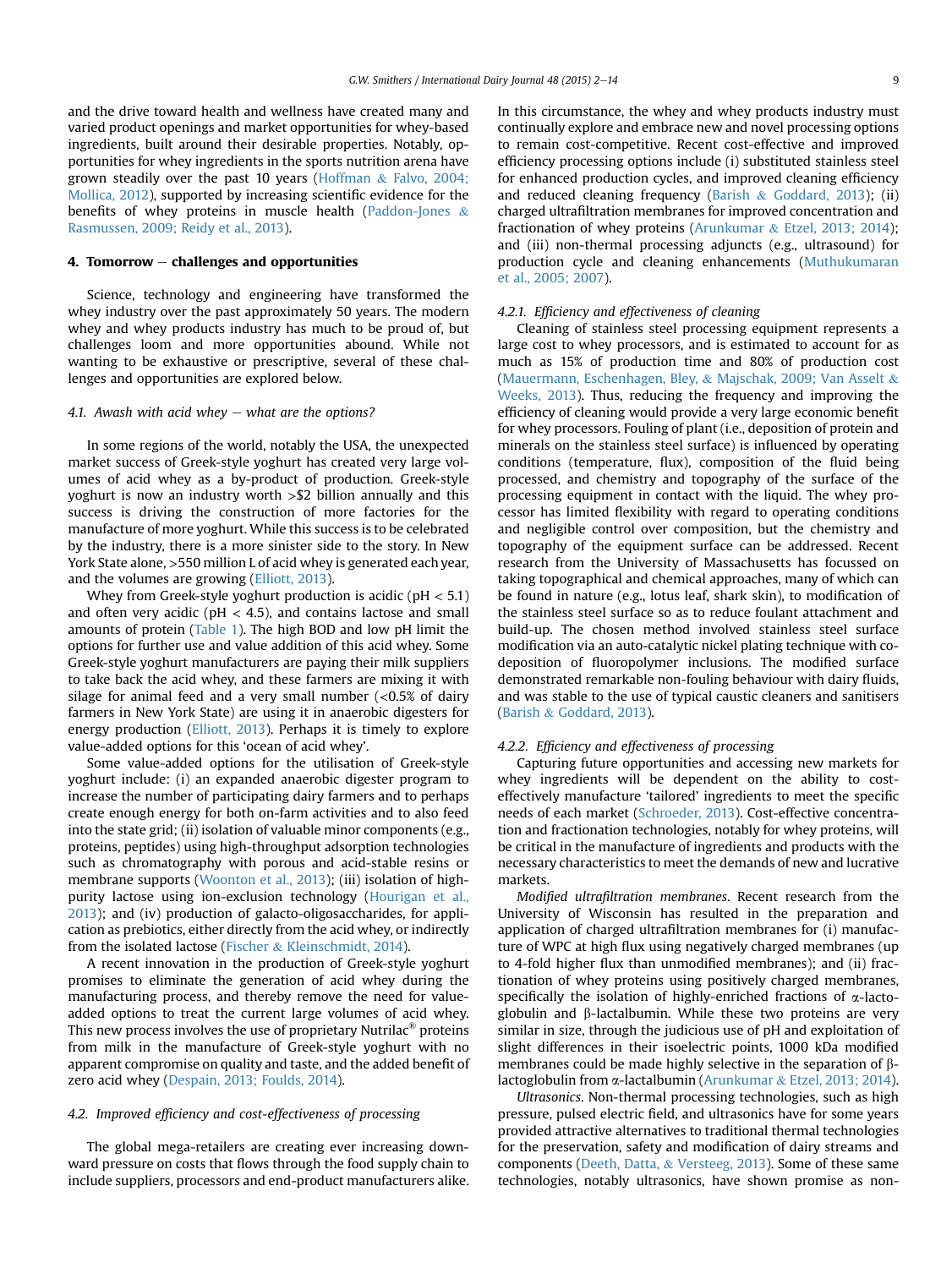invasive approaches to improving the cost-effectiveness of dairy processing and the efficiency of cleaning. For example, in work from the University of Melbourne and collaborating partners, the simple application of ultrasound during ultrafiltration of whey led to production cycle improvements of up to 70% with no apparent detrimental effects on longevity of the ultrafiltration membranes ([Muthukumaran, Kentish, Stevens, Ashokkumar,](#page-10-0) & [Mawson, 2007\)](#page-10-0). Further, application of ultrasound improved the effectiveness and efficiency of cleaning membranes fouled by dairy (including whey) streams ([Deeth et al., 2013; Muthukumaran et al., 2005](#page-9-0)). The ultrasonics equipment can often be simply "bolted on" to existing processing plant, thus keeping the cost of implementation low, and making the ultrasonics-facilitated processing enhancements even more attractive to whey processors.

#### 4.3. Embrace the unusual

#### 4.3.1. Blended ingredients

End users of whey ingredients pay a premium for the nutritional and functional performance of these ingredients ([Day et al., 2006\)](#page-9-0). However, with increasing downward pressure on the costs associated with end products (see Section  $4.2$ ), whey and other dairy ingredients are coming under increasing competition from alternative ingredients. The latter include a number of both mainstream (e.g., soy, wheat) and fledgling (e.g., lupin, rice, pea) vegetable protein ingredients. While cost represents an important driver for the use of these latter sources of protein in place of whey-derived ingredients ([Day et al., 2006](#page-9-0)), others include complementary functionality and health effects [\(Arrese, Sorgentini, Wagner,](#page-9-0) & [Anon, 1991; Friedman](#page-9-0) & [Brandon, 2001; Slavin, 1991](#page-9-0)), and potential allergies to bovine milk proteins ([El-Agamy, 2007\)](#page-9-0). For example, soy protein isolate and other soy-based ingredients are nowadays often used as alternatives to dairy (including whey) ingredients in a range of formulated foods [\(Riaz, 2006](#page-11-0)). Over the recent past, these soy protein ingredients have provided intense competition for whey protein products in a variety of applications where dairy once held pride of place ([Bhatia](#page-9-0)  $&$  [Greer, 2008\)](#page-9-0). However, perhaps it's time to trade competition for partnership, at least in some areas of rivalry. For example, there is now compelling evidence that a blend of 'fast' (whey), 'medium' (soy) and 'slow' (casein) proteins provides substantial benefits in muscle recovery following resistance training ([Reidy et al., 2013\)](#page-11-0). Indeed, a proprietary blend of whey, soy and casein (TriSource™) is now being used in a variety of meal 'power' bars and sports nutrition products. Perhaps it is time to explore other potential applications for 'fast-medium-slow' protein blends (including dairy proteins partnered with soy, rice, lupin and/ or pea), beyond their undoubted muscle health benefits, as the options are endless.

## 4.3.2. Non-bovine whey ingredients

The market for non-bovine milk and milk products (e.g., goat, sheep) has traditionally been small with much of the industry considered 'cottage-style'. However, based upon many of the unique features of milk from sources other than cows, non-bovine milk and whey products are starting to gain momentum and to enter mainstream production and markets, although starting from a low base. Goat milk, for example, has some qualities closer to human milk than cows' milk (e.g., higher content of whey protein and ratio of whey:casein protein) ([Ceballos et al., 2009\)](#page-9-0). Goats' milk also has a higher content of calcium, magnesium and phosphorus, short-chain fatty acids, taurine, and conjugated linoleic acid when compared with cows' milk [\(Ceballos et al., 2009\)](#page-9-0). The higher content of whey protein in goats' milk makes it an ideal candidate for the production of whey ingredients following the manufacture of goat cheese and other fermented products ([Ribeiro, 2010](#page-11-0)). Indeed, commercial production of goat WPC (65%) has recently commenced in The Netherlands (Goat Milk Powder  $$ <http://www.goatmilkpowder.com/en/geiten-wpc/> (Accessed 10 October 2014)).

The ready availability of goat WPC will provide incentive for the manufacture of other (e.g., sheep) whey ingredients to further exploit compositional differences between non-bovine and cow milk [\(Raynal-Ljutovac, Lagriffoul, Paccard, Guillet,](#page-11-0) & [Chilliard,](#page-11-0) [2008](#page-11-0)).

The unique compositional characteristics of non-bovine whey ingredients provide for new market opportunities and targeted applications, notably exploiting the similarities between goat and human milk composition. In particular, goats' milk is being used in infant formula products in China ([Williams, 2014](#page-11-0)), and the availability of goat WPC will provide for further opportunities in this and related applications. For example, goat WPC is very rich in BCAAs and thus ideally suited to applications in muscle recovery after exercise ([Reidy et al., 2013\)](#page-11-0). There may also be market opportunities for blends involving goat WPC, regular bovine WPC, and vegetable protein sources (e.g., soy) for targeted applications in the health and wellbeing area.

#### 4.4. New options for functional peptides

Whey has been established as a rich and unique source of functional and bioactive peptides, either naturally occurring or isolated from whey proteins through the targeted use of enzymes ([Roginski et al., 2013; Smithers, 2008](#page-11-0)). The primary structure of whey proteins represents a ready and almost infinite source of peptides, and as such the isolation, characterisation and application of new and novel whey peptides have been active areas of research and development.

In a recent publication, a proline-rich whey peptide has been reported to stabilise milk proteins both with (75  $\degree$ C or 100  $\degree$ C) and without heat treatment ([Selby-Pham et al., 2013](#page-11-0)). The peptide appears to limit  $\alpha_{S1}$ -casein aggregation and enhance solubility of milk protein-containing powders over time, and shows a dosedependent effect [\(Selby-Pham et al., 2013\)](#page-11-0). This peptide would appear to have immediate commercial application with skim and whole milk powders, and milk protein concentrate (MPC) that tend to suffer from storage-related solubility problems that often relate to insolubility of the casein proteins over time [\(Anema, Pinder,](#page-9-0) [Hunter,](#page-9-0) & [Hemar, 2006](#page-9-0)).

Proline-rich whey peptides have also been reported to modulate the folding pathway of human amyloid- $\beta$  peptide 1-42 into oligomers [\(Bharadwaj et al., 2012](#page-9-0)). Increased levels of the amyloid peptide and its self-associated aggregates are thought to be key events responsible for the progressive decline in cognitive function associated with Alzheimer's disease ([Bharadwaj, Dubey, Masters,](#page-9-0) [Martins,](#page-9-0) & [Macreadie, 2009](#page-9-0)). The interaction of the proline-rich whey peptides with amyloid- $\beta$  peptide 1–42 appears to interfere with the formation of anti-parallel  $\beta$ -sheet structures, disrupt the formation of oligomers, and lower cellular toxicity ([Bharadwaj](#page-9-0) [et al., 2012\)](#page-9-0). This exciting discovery could play a role, together with other strategies, in addressing the growing problem of dementia in the elderly.

#### 5. Conclusions

Man's involvement with dairy whey has come full circle. From a fluid revered for its medicinal properties in the 17th, 18th and 19th centuries, to a troublesome waste by-product of an expanding dairy industry in the first half of the 20th century, to nowadays a valuable raw material containing a vast array of useful and valuable components and their derivatives.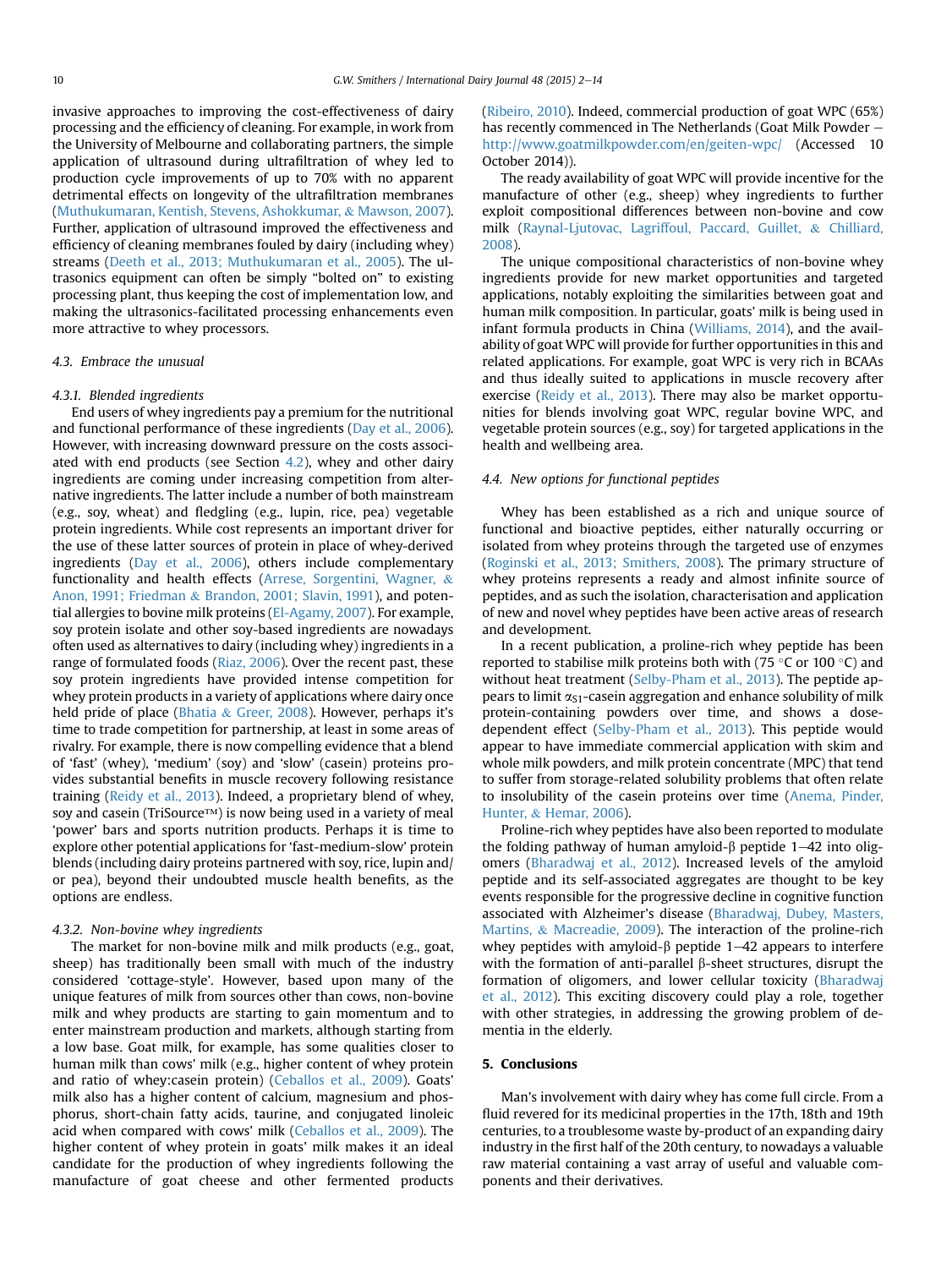<span id="page-9-0"></span>Expanding science knowledge about the components in whey, their characteristics and useful properties has played a pivotal role in the transformation of whey into a co-product of great value to the global dairy industry. In parallel with greater science knowledge about whey have been advances in processing technology to allow for the cost-effective and efficient manufacture of whey components as ingredients and their modification into many more ingredients.

Availability of industrial quantities of whey proteins, peptides, lactose, and lipids has allowed for commercial applications in foods, specialised formulations, bio-medical products, pharmaceuticals, and cosmetics in a marketplace that shows sophistication and craves the nutritional, functional and biological traits of whey ingredients. Detailed science knowledge of whey components, notably the proteins, has also helped troubleshoot problems and established whey ingredients as reliable performers in a vast array of applications.

The whey industry is currently enjoying great success, but new challenges present on the horizon and opportunities abound. Examples include the vast volumes of Greek-style yoghurt acid whey, downward pressure on the cost of manufacturing whey ingredients, competition from other ingredients for market share, and exciting possibilities in the area of functional whey peptides. These looming challenges will be addressed and opportunities captured through science and technology options, thus ensuring that the industry continues to have a bright future.

#### References

- Almécija, M. C., Ibáñez, R., Guadix, A., & Guadix, E. M. (2007). Effect of pH on the [fractionation of whey proteins with a ceramic ultra](http://refhub.elsevier.com/S0958-6946(15)00022-9/sref1)filtration membrane. Journal [of Membrane Science, 268](http://refhub.elsevier.com/S0958-6946(15)00022-9/sref1), 28-[35](http://refhub.elsevier.com/S0958-6946(15)00022-9/sref1).
- [Anema, S. G., Pinder, D. M., Hunter, R. J., & Hemar, Y. \(2006\). Effects of storage](http://refhub.elsevier.com/S0958-6946(15)00022-9/sref2) [temperature on the solubility of milk protein concentrate \(MPC85\).](http://refhub.elsevier.com/S0958-6946(15)00022-9/sref2) Food Hy $drocolloids, 20, 386 - 393.$  $drocolloids, 20, 386 - 393.$  $drocolloids, 20, 386 - 393.$  $drocolloids, 20, 386 - 393.$
- [Arrese, E. L., Sorgentini, D. A., Wagner, J. R., & Anon, M. C. \(1991\). Electrophoretic,](http://refhub.elsevier.com/S0958-6946(15)00022-9/sref3) [solubility and functional properties of commercial soy protein isolates.](http://refhub.elsevier.com/S0958-6946(15)00022-9/sref3) Journal [of Agricultural and Food Chemistry, 39](http://refhub.elsevier.com/S0958-6946(15)00022-9/sref3), 1029-[1032](http://refhub.elsevier.com/S0958-6946(15)00022-9/sref3).
- [Arunkumar, A., & Etzel, M. R. \(2013\). Fractionation of](http://refhub.elsevier.com/S0958-6946(15)00022-9/sref4)  $\alpha$ -lactalbumin from 6-lacto[globulin using positively charged tangential](http://refhub.elsevier.com/S0958-6946(15)00022-9/sref4) flow ultrafiltration membranes. Separation and Purifi[cation Technology, 105](http://refhub.elsevier.com/S0958-6946(15)00022-9/sref4), 121-[128.](http://refhub.elsevier.com/S0958-6946(15)00022-9/sref4)
- [Arunkumar, A., & Etzel, M. R. \(2014\). Fractionation of](http://refhub.elsevier.com/S0958-6946(15)00022-9/sref5)  $\alpha$ -lactalbumin and  $\beta$ -lacto[globulin from bovine milk serum using staged, positively charged, tangential](http://refhub.elsevier.com/S0958-6946(15)00022-9/sref5) flow ultrafiltration membranes. [Journal of Membrane Science, 454](http://refhub.elsevier.com/S0958-6946(15)00022-9/sref5), 488-[495](http://refhub.elsevier.com/S0958-6946(15)00022-9/sref5).
- [Atra, R., Vatai, G., Bekassy-Molnar, E., & Balint, A. \(2005\). Investigation of ultra- and](http://refhub.elsevier.com/S0958-6946(15)00022-9/sref6) nanofi[ltration for utilization of whey protein and lactose.](http://refhub.elsevier.com/S0958-6946(15)00022-9/sref6) Journal of Engineering, 67[, 325](http://refhub.elsevier.com/S0958-6946(15)00022-9/sref6)-[332.](http://refhub.elsevier.com/S0958-6946(15)00022-9/sref6)
- [Augustin, M. A., & Udabage, P. \(2007\). In](http://refhub.elsevier.com/S0958-6946(15)00022-9/sref7)fluence of processing on functionality of milk and dairy proteins. Advances in Food and Nutrition Research,  $53$ ,  $1-38$  $1-38$ .
- Ayers, J. S., Elgar, D. F., Palmano, K. P., Pritchard, M., & Bhaskar, G. V. (2002). Process for separation of whey proteins using a novel anion exchanger. Patent WO 02/ 041584. New Zealand: Massey University & New Zealand Dairy Board.
- [Barish, J. A., & Goddard, J. M. \(2013\). Anti-fouling surface modi](http://refhub.elsevier.com/S0958-6946(15)00022-9/sref8)fied stainless steel for food processing. [Food and Bioproducts Processing, 91](http://refhub.elsevier.com/S0958-6946(15)00022-9/sref8), 352-[361.](http://refhub.elsevier.com/S0958-6946(15)00022-9/sref8)
- [Bechinger, B., & Lohner, K. \(2006\). Detergent-like actions of linear amphipathic](http://refhub.elsevier.com/S0958-6946(15)00022-9/sref9) [cationic antimicrobial peptides.](http://refhub.elsevier.com/S0958-6946(15)00022-9/sref9) Biochimica et Biophysica Acta  $-$  [Biomembranes,](http://refhub.elsevier.com/S0958-6946(15)00022-9/sref9) 1758[, 1529](http://refhub.elsevier.com/S0958-6946(15)00022-9/sref9)-[1539](http://refhub.elsevier.com/S0958-6946(15)00022-9/sref9).
- [Belford, D. A., Rogers, M.-L., Regester, G. O., Francis, G. L., Smithers, G. W., Liepe, I. J.,](http://refhub.elsevier.com/S0958-6946(15)00022-9/sref10) [et al. \(1995\). Milk-derived growth factors as serum supplements for the growth](http://refhub.elsevier.com/S0958-6946(15)00022-9/sref10) of fibroblast and epithelial cells. [In Vitro Cellular and Developmental Biology-](http://refhub.elsevier.com/S0958-6946(15)00022-9/sref10)[Animal, 31](http://refhub.elsevier.com/S0958-6946(15)00022-9/sref10), 750-[758.](http://refhub.elsevier.com/S0958-6946(15)00022-9/sref10)
- [Bellamy, W., Wakabayashi, H., Takase, M., Kawase, K., Shimamura, S., & Tomita, M.](http://refhub.elsevier.com/S0958-6946(15)00022-9/sref11) (1993). Killing of Candida albicans [by lactoferricin B, a potent antimicrobial](http://refhub.elsevier.com/S0958-6946(15)00022-9/sref11) [peptide derived from the N-terminal region of bovine lactoferrin.](http://refhub.elsevier.com/S0958-6946(15)00022-9/sref11) Medical [Microbiology and Immunology, 182](http://refhub.elsevier.com/S0958-6946(15)00022-9/sref11), 97-[105](http://refhub.elsevier.com/S0958-6946(15)00022-9/sref11).
- [Bharadwaj, P. R., Dubey, A. K., Masters, C. L., Martins, R. N., & Macreadie, I. G. \(2009\).](http://refhub.elsevier.com/S0958-6946(15)00022-9/sref12) Ab [aggregation and possible implications in Alzheimer's disease pathogenesis.](http://refhub.elsevier.com/S0958-6946(15)00022-9/sref12) [Journal of Cellular and Molecular Medicine, 13](http://refhub.elsevier.com/S0958-6946(15)00022-9/sref12), 412-[421.](http://refhub.elsevier.com/S0958-6946(15)00022-9/sref12)
- [Bharadwaj, P., Head, R., Martins, R., Raussens, V., Sarroukh, R., Jegasothy, H., et al.](http://refhub.elsevier.com/S0958-6946(15)00022-9/sref13) (2012). Modulation of amyloid- $\beta$  [1-42 structure and toxicity by proline-rich](http://refhub.elsevier.com/S0958-6946(15)00022-9/sref13) whey peptides. [Food and Function, 4](http://refhub.elsevier.com/S0958-6946(15)00022-9/sref13), 92-[103.](http://refhub.elsevier.com/S0958-6946(15)00022-9/sref13)
- [Bhatia, J., & Greer, F. \(2008\). Use of soy protein-based formulas in infant feeding.](http://refhub.elsevier.com/S0958-6946(15)00022-9/sref14) [Pediatrics, 121](http://refhub.elsevier.com/S0958-6946(15)00022-9/sref14), 1062-[1068](http://refhub.elsevier.com/S0958-6946(15)00022-9/sref14).
- [Bhattacharjee, S., Bhattacharjee, C., & Datta, S. \(2006\). Studies on the fractionation](http://refhub.elsevier.com/S0958-6946(15)00022-9/sref15) of b[-lactoglobulin from casein whey using ultra](http://refhub.elsevier.com/S0958-6946(15)00022-9/sref15)filtration and ion exchange membrane chromatography. [Journal of Membrane Science, 275](http://refhub.elsevier.com/S0958-6946(15)00022-9/sref15), 141-[150](http://refhub.elsevier.com/S0958-6946(15)00022-9/sref15).
- [Blondelle, S. E., & Houghten, R. A. \(1992\). Design of model amphipathic peptides](http://refhub.elsevier.com/S0958-6946(15)00022-9/sref16) [having potent antimicrobial activities.](http://refhub.elsevier.com/S0958-6946(15)00022-9/sref16) Biochemistry, 31, 12688-[12694](http://refhub.elsevier.com/S0958-6946(15)00022-9/sref16).
- [Bojsen, A., Buesa, J., Montava, R., Kvistgaard, A. S., Kongsbak, M. B., Petersen, T. E.,](http://refhub.elsevier.com/S0958-6946(15)00022-9/sref17) [et al. \(2007\). Inhibitory activities of bovine macromolecular whey proteins on](http://refhub.elsevier.com/S0958-6946(15)00022-9/sref17) [rotavirus infections in vitro and in vivo.](http://refhub.elsevier.com/S0958-6946(15)00022-9/sref17) Journal of Dairy Science,  $90.66 - 74.6$  $90.66 - 74.6$  $90.66 - 74.6$
- [Boots, J.-W., & Floris, R. \(2006\). Lactoperoxidase: from catalytic mechanism to](http://refhub.elsevier.com/S0958-6946(15)00022-9/sref18) practical applications. [International Dairy Journal, 16](http://refhub.elsevier.com/S0958-6946(15)00022-9/sref18), 1272-[1276](http://refhub.elsevier.com/S0958-6946(15)00022-9/sref18).
- Bounous, G. (1996). A process for producing an undenatured whey protein concentrate. Patent WO9635336. Canada: Immunotec Research Corp. Ltd.
- [Bounous, G., Baruchel, S., Falutz, J., & Gold, P. \(1993\). Whey proteins as a food](http://refhub.elsevier.com/S0958-6946(15)00022-9/sref19) [supplement in HIV-seropositive individuals.](http://refhub.elsevier.com/S0958-6946(15)00022-9/sref19) Clinical and Investigative Medicine,  $16.204 - 209.$  $16.204 - 209.$
- [Boyd, L. C., Drye, N. C., & Hansen, A. P. \(1999\). Isolation and characterization of whey](http://refhub.elsevier.com/S0958-6946(15)00022-9/sref20) phospholipids. [Journal of Dairy Science, 82](http://refhub.elsevier.com/S0958-6946(15)00022-9/sref20), 2552-[2557.](http://refhub.elsevier.com/S0958-6946(15)00022-9/sref20)
- [Brignon, G., Chtourou, A., & Ribadeau-Dumas, B. \(1985\). Does beta-lactoglobulin](http://refhub.elsevier.com/S0958-6946(15)00022-9/sref21) occur in human milk? [Journal of Dairy Research, 52](http://refhub.elsevier.com/S0958-6946(15)00022-9/sref21), 249–[254](http://refhub.elsevier.com/S0958-6946(15)00022-9/sref21).
- [Brosnan, J. T., & Brosnan, M. E. \(2006\). The sulphur-containing amino acids: an](http://refhub.elsevier.com/S0958-6946(15)00022-9/sref22) overview. [Journal of Nutrition, 136](http://refhub.elsevier.com/S0958-6946(15)00022-9/sref22), 1636S-[1640S.](http://refhub.elsevier.com/S0958-6946(15)00022-9/sref22)
- [Buckley, J., Abbott, M., Martin, S., Brinkworth, G., & Whyte, P. \(1998\). Effect of an oral](http://refhub.elsevier.com/S0958-6946(15)00022-9/sref23) [bovine](http://refhub.elsevier.com/S0958-6946(15)00022-9/sref23) [colostrum](http://refhub.elsevier.com/S0958-6946(15)00022-9/sref23) [supplement](http://refhub.elsevier.com/S0958-6946(15)00022-9/sref23) [\(intact](http://refhub.elsevier.com/S0958-6946(15)00022-9/sref23)®[\) on running performance. In](http://refhub.elsevier.com/S0958-6946(15)00022-9/sref23) Proceedings [of the Australian Conference of Science and Medicine in Sport](http://refhub.elsevier.com/S0958-6946(15)00022-9/sref23) (Vol. 406, p. 79).
- Burnett, J. (2012). [Liquid pleasures: A social history of drinks in modern Britain](http://refhub.elsevier.com/S0958-6946(15)00022-9/sref24). New [York, NY, USA: Routledge](http://refhub.elsevier.com/S0958-6946(15)00022-9/sref24).
- [Ceballos, L. S., Morales, E. R., Adarve, G. D. L. T., Castro, J. D., Martinez, L. P., &](http://refhub.elsevier.com/S0958-6946(15)00022-9/sref25) [Sampelavo, M. R. S. \(2009\). Composition of goat and cow milk produced under](http://refhub.elsevier.com/S0958-6946(15)00022-9/sref25) [similar conditions and analyzed by identical methodology.](http://refhub.elsevier.com/S0958-6946(15)00022-9/sref25) Journal of Food [Composition and Analysis, 22](http://refhub.elsevier.com/S0958-6946(15)00022-9/sref25), 322-[329](http://refhub.elsevier.com/S0958-6946(15)00022-9/sref25).
- [Charcosset, C. \(2006\). Membrane processes in biotechnology: an overview.](http://refhub.elsevier.com/S0958-6946(15)00022-9/sref26) [Biotechnology Advances, 24](http://refhub.elsevier.com/S0958-6946(15)00022-9/sref26), 482-[492.](http://refhub.elsevier.com/S0958-6946(15)00022-9/sref26)
- [Chen, X. D., & Patel, K. C. \(2008\). Manufacturing better quality food powders from](http://refhub.elsevier.com/S0958-6946(15)00022-9/sref27) [spray drying and subsequent treatments.](http://refhub.elsevier.com/S0958-6946(15)00022-9/sref27) Drying Technology, 26, 1313–[1318.](http://refhub.elsevier.com/S0958-6946(15)00022-9/sref27)
- [Chiu, C. K., & Etzel, M. R. \(1997\). Fractionation of lactoperoxidase and lactoferrin](http://refhub.elsevier.com/S0958-6946(15)00022-9/sref28) [from bovine whey using a cation exchange membrane.](http://refhub.elsevier.com/S0958-6946(15)00022-9/sref28) Journal of Food Science,  $62, 996 - 1000$  $62, 996 - 1000$  $62, 996 - 1000$
- [Clarke, J., Butler, R., Howarth, G., Read, L., & Regester, G. \(2002\). Exposure of oral](http://refhub.elsevier.com/S0958-6946(15)00022-9/sref29) [mucosa to bioactive milk factors reduces severity of chemotherapy-induced](http://refhub.elsevier.com/S0958-6946(15)00022-9/sref29) [mucositis in the hamster.](http://refhub.elsevier.com/S0958-6946(15)00022-9/sref29) Oral Oncology, 38, 478-[485](http://refhub.elsevier.com/S0958-6946(15)00022-9/sref29).
- [Cornish, J., Callon, K. E., Naot, D., Palmano, K. P., Banovic, T., Bava, U., et al. \(2004\).](http://refhub.elsevier.com/S0958-6946(15)00022-9/sref30) [Lactoferrin is a potent regulator of bone cell activity and increases bone for-](http://refhub.elsevier.com/S0958-6946(15)00022-9/sref30)mation in vivo. [Endocrinology, 145](http://refhub.elsevier.com/S0958-6946(15)00022-9/sref30), 4366-[4374](http://refhub.elsevier.com/S0958-6946(15)00022-9/sref30).
- Costa, M. R., Elias-Argote, X. E., Jiménez-Flores, R., & Gigante, M. L. (2010). Use of ultrafiltration and supercritical fl[uid extraction to obtain a whey buttermilk](http://refhub.elsevier.com/S0958-6946(15)00022-9/sref31) [powder enriched in milk fat globule membrane phospholipids.](http://refhub.elsevier.com/S0958-6946(15)00022-9/sref31) International [Dairy Journal, 20](http://refhub.elsevier.com/S0958-6946(15)00022-9/sref31), 598-[602](http://refhub.elsevier.com/S0958-6946(15)00022-9/sref31).
- [Dalgleish, D. G. \(2006\). Food emulsions](http://refhub.elsevier.com/S0958-6946(15)00022-9/sref32) [their structures and structure-forming](http://refhub.elsevier.com/S0958-6946(15)00022-9/sref32) properties. [Food Hydrocolloids, 20](http://refhub.elsevier.com/S0958-6946(15)00022-9/sref32), 415-[422.](http://refhub.elsevier.com/S0958-6946(15)00022-9/sref32)
- [Damodaran, S. \(2011\). Straightforward process for removal of milk fat globule](http://refhub.elsevier.com/S0958-6946(15)00022-9/sref33) [membranes and production of fat-free whey protein concentrate from cheese](http://refhub.elsevier.com/S0958-6946(15)00022-9/sref33) whey. [Journal of Agricultural and Food Chemistry, 59](http://refhub.elsevier.com/S0958-6946(15)00022-9/sref33), 10271-[10276](http://refhub.elsevier.com/S0958-6946(15)00022-9/sref33).
- [Day, L., Augustin, M. A., Batey, I. L., & Wrigley, C. W. \(2006\). Wheat-gluten uses and](http://refhub.elsevier.com/S0958-6946(15)00022-9/sref34) industry needs. [Trends in Food Science and Technology, 17](http://refhub.elsevier.com/S0958-6946(15)00022-9/sref34), 82-[90.](http://refhub.elsevier.com/S0958-6946(15)00022-9/sref34)
- Silva, K. J., Stockmann, R., & Smithers, G. W. (2003). Isolation procedures for [functional dairy components](http://refhub.elsevier.com/S0958-6946(15)00022-9/sref35)  $-$  [novel approaches to meeting the challenges.](http://refhub.elsevier.com/S0958-6946(15)00022-9/sref35) [Australian Journal of Dairy Technology, 58](http://refhub.elsevier.com/S0958-6946(15)00022-9/sref35), 148-[152.](http://refhub.elsevier.com/S0958-6946(15)00022-9/sref35)
- [Despain, D. \(2013\). Restarting breakfast.](http://refhub.elsevier.com/S0958-6946(15)00022-9/sref36) Food Technology, 67, 69-[80.](http://refhub.elsevier.com/S0958-6946(15)00022-9/sref36)
- [De Wit, J. N. \(1990\). Thermal stability and functionality of whey proteins.](http://refhub.elsevier.com/S0958-6946(15)00022-9/sref37) Journal of [Dairy Science, 73](http://refhub.elsevier.com/S0958-6946(15)00022-9/sref37), 3602-[3612](http://refhub.elsevier.com/S0958-6946(15)00022-9/sref37).
- [De Wit, J. N. \(1998\). Nutritional and functional characteristics of whey proteins in](http://refhub.elsevier.com/S0958-6946(15)00022-9/sref38) food products. [Journal of Dairy Science, 81](http://refhub.elsevier.com/S0958-6946(15)00022-9/sref38), 597-[608](http://refhub.elsevier.com/S0958-6946(15)00022-9/sref38).
- [Deeth, H. C., Datta, N., & Versteeg, C. \(2013\). Nonthermal technologies in dairy](http://refhub.elsevier.com/S0958-6946(15)00022-9/sref39) [processing. In G. W. Smithers, & M. A. Augustin \(Eds.\),](http://refhub.elsevier.com/S0958-6946(15)00022-9/sref39) Advances in dairy in[gredients](http://refhub.elsevier.com/S0958-6946(15)00022-9/sref39) (pp. 161-[215\). Ames, IA, USA: Wiley-Blackwell.](http://refhub.elsevier.com/S0958-6946(15)00022-9/sref39)
- [Dewittinck, K., Rombaut, R., Thienpont, N., Le, T. T., Messens, K., & Van Camp, J.](http://refhub.elsevier.com/S0958-6946(15)00022-9/sref40) [\(2008\). Nutritional and technological aspects of milk fat globule membrane](http://refhub.elsevier.com/S0958-6946(15)00022-9/sref40) material. [International Dairy Journal, 18](http://refhub.elsevier.com/S0958-6946(15)00022-9/sref40), 436-[457.](http://refhub.elsevier.com/S0958-6946(15)00022-9/sref40)
- [Durham, R. J., & Hourigan, J. A. \(2007\). Waste management and co-product recovery](http://refhub.elsevier.com/S0958-6946(15)00022-9/sref41) [in dairy processing. In K. Waldron \(Ed.\),](http://refhub.elsevier.com/S0958-6946(15)00022-9/sref41) Waste management and co-product [recovery in food processing](http://refhub.elsevier.com/S0958-6946(15)00022-9/sref41) (pp. 332-[387\). London, UK: Woodhead Publishing.](http://refhub.elsevier.com/S0958-6946(15)00022-9/sref41)
- [Durham, R. J., Sleigh, R. W., & Hourigan, J. A. \(2004\). Pharmaceutical lactose: a new](http://refhub.elsevier.com/S0958-6946(15)00022-9/sref42) whey with no waste. [Australian Journal of Dairy Technology, 59](http://refhub.elsevier.com/S0958-6946(15)00022-9/sref42), 138-[141.](http://refhub.elsevier.com/S0958-6946(15)00022-9/sref42)
- [El-Agamy, E. I. \(2007\). The challenge of cow milk protein allergy.](http://refhub.elsevier.com/S0958-6946(15)00022-9/sref43) Small Ruminant [Research, 68](http://refhub.elsevier.com/S0958-6946(15)00022-9/sref43), 64-[72.](http://refhub.elsevier.com/S0958-6946(15)00022-9/sref43)
- [Elías-Argote, X., Laubscher, A., & Jim](http://refhub.elsevier.com/S0958-6946(15)00022-9/sref44)é[nez-Flores, R. \(2013\). Dairy ingredients con](http://refhub.elsevier.com/S0958-6946(15)00022-9/sref44) [taining milk fat globule membrane: description, composition, and industrial](http://refhub.elsevier.com/S0958-6946(15)00022-9/sref44) [potential. In G. W. Smithers, & M. A. Augustin \(Eds.\),](http://refhub.elsevier.com/S0958-6946(15)00022-9/sref44) Advances in dairy in[gredients](http://refhub.elsevier.com/S0958-6946(15)00022-9/sref44) (pp. 71-[98\). Ames, IA, USA: Wiley-Blackwell.](http://refhub.elsevier.com/S0958-6946(15)00022-9/sref44)
- [Elliott, J. \(2013\). Whey too much: Greek yogurt's dark side.](http://refhub.elsevier.com/S0958-6946(15)00022-9/sref45) Modern Farmer. May 22, [2013](http://refhub.elsevier.com/S0958-6946(15)00022-9/sref45).
- [Etzel, M. R. \(2004\). Manufacture and use of dairy protein fractions.](http://refhub.elsevier.com/S0958-6946(15)00022-9/sref46) Journal of [Nutrition, 134](http://refhub.elsevier.com/S0958-6946(15)00022-9/sref46), 996S-[1002S.](http://refhub.elsevier.com/S0958-6946(15)00022-9/sref46)
- [Farnaud, S., & Evans, R. W. \(2003\). Lactoferrin](http://refhub.elsevier.com/S0958-6946(15)00022-9/sref47)  $-$  [a multifunctional protein with](http://refhub.elsevier.com/S0958-6946(15)00022-9/sref47) antimicrobial properties. [Molecular Immunology, 40](http://refhub.elsevier.com/S0958-6946(15)00022-9/sref47), 395-[405.](http://refhub.elsevier.com/S0958-6946(15)00022-9/sref47)
- [Fischer, C., & Kleinschmidt, T. \(2014\). Galactooligosaccharide synthesis in sweet and](http://refhub.elsevier.com/S0958-6946(15)00022-9/sref48) acid whey. In Poster presented at the 7th International Whey Conference  $(7-9)$  $(7-9)$  $(7-9)$ [September 2014\), Rotterdam, The Netherlands](http://refhub.elsevier.com/S0958-6946(15)00022-9/sref48).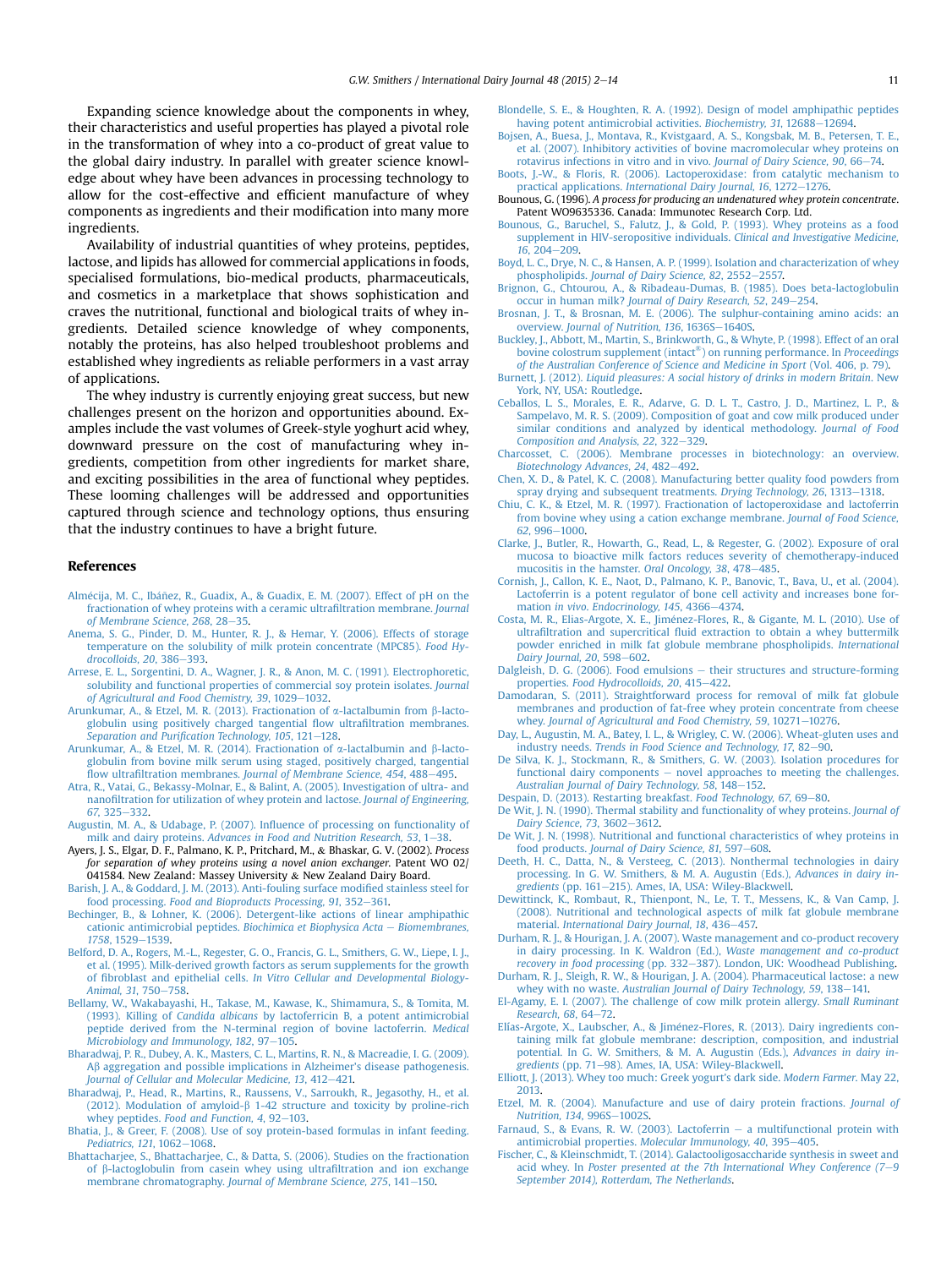- <span id="page-10-0"></span>[Foegeding, E. A., Davis, J. P., Doucet, D., & McGuffey, M. K. \(2002\). Advances in](http://refhub.elsevier.com/S0958-6946(15)00022-9/sref49) [modifying and understanding whey protein functionality.](http://refhub.elsevier.com/S0958-6946(15)00022-9/sref49) Trends in Food Science and Technology,  $13.151-159$  $13.151-159$ .
- [Foulds, M. \(2014\). The changing face of the dairy industry: dairy food.](http://refhub.elsevier.com/S0958-6946(15)00022-9/sref50) South African Food Review,  $41, 15-18$  $41, 15-18$ .
- [Francis, G. L., Regester, G. O., Webb, H. A., & Ballard, F. J. \(1995\). Extraction from](http://refhub.elsevier.com/S0958-6946(15)00022-9/sref51) [cheese whey by cation-exchange chromatography of factors that stimulate the](http://refhub.elsevier.com/S0958-6946(15)00022-9/sref51) [growth of mammalian cells.](http://refhub.elsevier.com/S0958-6946(15)00022-9/sref51) Journal of Dairy Science, 78, 1209-[1218.](http://refhub.elsevier.com/S0958-6946(15)00022-9/sref51)
- [Friedman, M., & Brandon, D. L. \(2001\). Nutritional and health bene](http://refhub.elsevier.com/S0958-6946(15)00022-9/sref52)fits of soy pro-teins. [Journal of Agricultural and Food Chemistry, 49](http://refhub.elsevier.com/S0958-6946(15)00022-9/sref52), 1069-[1086](http://refhub.elsevier.com/S0958-6946(15)00022-9/sref52).

[Gaenzle, M. G., Haase, G., & Jelen, P. \(2008\). Lactose: crystallization, hydrolysis and](http://refhub.elsevier.com/S0958-6946(15)00022-9/sref53) value-added derivatives. [International Dairy Journal, 18](http://refhub.elsevier.com/S0958-6946(15)00022-9/sref53), 685–[694](http://refhub.elsevier.com/S0958-6946(15)00022-9/sref53).

- [Gifford, J. L., Hunter, H. N., & Vogel, H. J. \(2005\). Lactoferricin: a lactoferrin-derived](http://refhub.elsevier.com/S0958-6946(15)00022-9/sref54) [peptide with antibacterial, antiviral, antitumor and immunological properties.](http://refhub.elsevier.com/S0958-6946(15)00022-9/sref54) .<br>[Cellular and Molecular Life Sciences, 62](http://refhub.elsevier.com/S0958-6946(15)00022-9/sref54), 2588–[2598.](http://refhub.elsevier.com/S0958-6946(15)00022-9/sref54)
- [Gill, H. S., & Cross, M. L. \(2000\). Anticancer properties of bovine milk.](http://refhub.elsevier.com/S0958-6946(15)00022-9/sref55) British Journal of Nutrition,  $84$ , S161-[S166.](http://refhub.elsevier.com/S0958-6946(15)00022-9/sref55)
- [Golding, M. \(2013\). Utilizing dairy protein functionality in food microstructure](http://refhub.elsevier.com/S0958-6946(15)00022-9/sref56) [design. In G. W. Smithers, & M. A. Augustin \(Eds.\),](http://refhub.elsevier.com/S0958-6946(15)00022-9/sref56) *Advances in dairy ingredients*<br>[\(pp. 229](http://refhub.elsevier.com/S0958-6946(15)00022-9/sref56)–[267\). Ames, IA, USA: Wiley-Blackwell](http://refhub.elsevier.com/S0958-6946(15)00022-9/sref56).
- [Gonz](http://refhub.elsevier.com/S0958-6946(15)00022-9/sref57)á[lez-Ch](http://refhub.elsevier.com/S0958-6946(15)00022-9/sref57)ávez, S. A., Aré[valo-Gallegos, S., & Rasc](http://refhub.elsevier.com/S0958-6946(15)00022-9/sref57)ón-Cruz, Q. (2009). Lactoferrin: structure, function and applications. [International Journal of Antimicrobial](http://refhub.elsevier.com/S0958-6946(15)00022-9/sref57) [Agents, 33](http://refhub.elsevier.com/S0958-6946(15)00022-9/sref57), 301.e1-[301.e8](http://refhub.elsevier.com/S0958-6946(15)00022-9/sref57).
- [Goodall, S., Grandison, A. S., Jauregi, P. J., & Price, J. \(2008\). Selective separation of](http://refhub.elsevier.com/S0958-6946(15)00022-9/sref58) [the major whey proteins using ion exchange membranes.](http://refhub.elsevier.com/S0958-6946(15)00022-9/sref58) Journal of Dairy Sci $e$ nce, 91, 1–[10.](http://refhub.elsevier.com/S0958-6946(15)00022-9/sref58)
- [Hanemaaijer, J. H. \(1985\). Micro](http://refhub.elsevier.com/S0958-6946(15)00022-9/sref59)filtration in whey processing. Desalination, 53,  $143 - 155$  $143 - 155$  $143 - 155$
- [Harper, W. J. \(1984\). Model food system approaches for evaluating whey protein](http://refhub.elsevier.com/S0958-6946(15)00022-9/sref60) functionality. [Journal of Dairy Science, 67](http://refhub.elsevier.com/S0958-6946(15)00022-9/sref60), 2745-[2756.](http://refhub.elsevier.com/S0958-6946(15)00022-9/sref60)
- [Hayes, A., & Cribb, P. J. \(2008\). Effect of whey protein isolate on strength, body](http://refhub.elsevier.com/S0958-6946(15)00022-9/sref61) [composition and muscle hypertrophy during resistance training.](http://refhub.elsevier.com/S0958-6946(15)00022-9/sref61) Current [Opinion in Clinical Nutrition and Metabolic Care, 11](http://refhub.elsevier.com/S0958-6946(15)00022-9/sref61), 40-[44.](http://refhub.elsevier.com/S0958-6946(15)00022-9/sref61)
- [Ha, E., & Zemel, M. B. \(2003\). Functional properties of whey, whey components, and](http://refhub.elsevier.com/S0958-6946(15)00022-9/sref62) [essential amino acids: mechanisms underlying health bene](http://refhub.elsevier.com/S0958-6946(15)00022-9/sref62)fits for active peo-ple. [Journal of Nutritional Biochemistry, 14](http://refhub.elsevier.com/S0958-6946(15)00022-9/sref62), 251-[258.](http://refhub.elsevier.com/S0958-6946(15)00022-9/sref62)
- [Heebøll-Nielsen, A., Justesen, S. F. L., & Thomas, O. R. T. \(2004\). Fractionation of](http://refhub.elsevier.com/S0958-6946(15)00022-9/sref63) [whey proteins with high capacity superparamagnetic ion-exchangers.](http://refhub.elsevier.com/S0958-6946(15)00022-9/sref63) Journal of [Biotechnology, 113](http://refhub.elsevier.com/S0958-6946(15)00022-9/sref63), 247-[262](http://refhub.elsevier.com/S0958-6946(15)00022-9/sref63).
- [Heine, W. E., Klein, P. D., & Reeds, P. J. \(1991\). The importance of alpha-lactalbumin](http://refhub.elsevier.com/S0958-6946(15)00022-9/sref64) in infant nutrition. [Journal of Nutrition, 121](http://refhub.elsevier.com/S0958-6946(15)00022-9/sref64), 277-[283.](http://refhub.elsevier.com/S0958-6946(15)00022-9/sref64)
- [Hoffmann, K. F. \(1961\). On the history of whey cures, especially in the 17th, 18th,](http://refhub.elsevier.com/S0958-6946(15)00022-9/sref183) and 19th centuries. [Medizinische Monatsschrift, 15](http://refhub.elsevier.com/S0958-6946(15)00022-9/sref183), 411-[414 \(in German\)](http://refhub.elsevier.com/S0958-6946(15)00022-9/sref183).
- [Hoffman, J. R., & Falvo, M. J. \(2004\). Protein](http://refhub.elsevier.com/S0958-6946(15)00022-9/sref65) which is best? [Journal of Sports Science](http://refhub.elsevier.com/S0958-6946(15)00022-9/sref65) and Medicine,  $3, 118-130$  $3, 118-130$ .
- [Hofman, Z., Smeets, R., Verlaan, G., Lugt, R. V., & Verstappen, P. A. \(2002\). The effect](http://refhub.elsevier.com/S0958-6946(15)00022-9/sref66) [of bovine colostrum supplementation on exercise performance in elite](http://refhub.elsevier.com/S0958-6946(15)00022-9/sref66) field hockey players. [International Journal of Sport Nutrition and Exercise Metabolism,](http://refhub.elsevier.com/S0958-6946(15)00022-9/sref66) 12[, 461](http://refhub.elsevier.com/S0958-6946(15)00022-9/sref66)-[469.](http://refhub.elsevier.com/S0958-6946(15)00022-9/sref66)
- [Holland, B., Yazdi, S. R., Titapiccolo, G. I., & Corredig, M. \(2010\). Separation and](http://refhub.elsevier.com/S0958-6946(15)00022-9/sref67) quantifi[cation of caseins and casein macropeptide using ion-exchange chro-](http://refhub.elsevier.com/S0958-6946(15)00022-9/sref67)matography. [Journal of Dairy Science, 93](http://refhub.elsevier.com/S0958-6946(15)00022-9/sref67), 893-[900.](http://refhub.elsevier.com/S0958-6946(15)00022-9/sref67)
- [Hourigan, J. A., Lifran, E. V., Vu, L. T. T., Listiohadi, Y., & Sleigh, R. W. \(2013\).](http://refhub.elsevier.com/S0958-6946(15)00022-9/sref68) [Lactose: chemistry, processing and utilization. In G. W. Smithers, &](http://refhub.elsevier.com/S0958-6946(15)00022-9/sref68) M. A. Augustin (Eds.), [Advances in dairy ingredients](http://refhub.elsevier.com/S0958-6946(15)00022-9/sref68) (pp. 31-[69\). Ames, IA,](http://refhub.elsevier.com/S0958-6946(15)00022-9/sref68) [USA: Wiley-Blackwell.](http://refhub.elsevier.com/S0958-6946(15)00022-9/sref68)
- [Howarth, G. S., Francis, G. L., Cool, J. C., Xu, X., Byard, R. W., & Read, L. C. \(1996\). Milk](http://refhub.elsevier.com/S0958-6946(15)00022-9/sref69) [growth factors enriched from cheese whey ameliorate intestinal damage by](http://refhub.elsevier.com/S0958-6946(15)00022-9/sref69) [methotrexate when administered orally to rats.](http://refhub.elsevier.com/S0958-6946(15)00022-9/sref69) Journal of Nutrition, 126, [2519](http://refhub.elsevier.com/S0958-6946(15)00022-9/sref69)-[2530](http://refhub.elsevier.com/S0958-6946(15)00022-9/sref69).
- [Huffman, L. M., & Harper, W. J. \(1999\). Maximizing the value of milk through](http://refhub.elsevier.com/S0958-6946(15)00022-9/sref70) separation technologies. [Journal of Dairy Science, 82](http://refhub.elsevier.com/S0958-6946(15)00022-9/sref70), 2238-[2244](http://refhub.elsevier.com/S0958-6946(15)00022-9/sref70).
- [Hwang, D.-C., & Damodaran, S. \(1995\). Selective precipitation and removal of lipids](http://refhub.elsevier.com/S0958-6946(15)00022-9/sref71) from cheese whey using chitosan. [Journal of Agricultural and Food Chemistry, 43](http://refhub.elsevier.com/S0958-6946(15)00022-9/sref71),  $33 - 37.$  $33 - 37.$  $33 - 37.$
- [Jeantet, R., Rodríguez, J., & Garem, A. \(2000\). Nano](http://refhub.elsevier.com/S0958-6946(15)00022-9/sref72)filtration of sweet whey by spiral [wound organic membranes: Impact of hydrodynamics.](http://refhub.elsevier.com/S0958-6946(15)00022-9/sref72) Lait, 80, 155-[163](http://refhub.elsevier.com/S0958-6946(15)00022-9/sref72).
- [Jelen, P. \(2003\). Whey processing](http://refhub.elsevier.com/S0958-6946(15)00022-9/sref73) [utilization and products. In H. Roginski,](http://refhub.elsevier.com/S0958-6946(15)00022-9/sref73) [J. W. Fuquay, & P. F. Fox \(Eds.\),](http://refhub.elsevier.com/S0958-6946(15)00022-9/sref73) Encyclopedia of dairy sciences (pp. 2739-[2745\).](http://refhub.elsevier.com/S0958-6946(15)00022-9/sref73) [London, UK: Academic Press.](http://refhub.elsevier.com/S0958-6946(15)00022-9/sref73)
- Jensen, R. G. (1995). Handbook of milk composition[. London, UK: Academic Press](http://refhub.elsevier.com/S0958-6946(15)00022-9/sref74). [Jimenez-Flores, R., & Brisson, G. \(2008\). The milk fat globule membrane as an](http://refhub.elsevier.com/S0958-6946(15)00022-9/sref75) ingredient: why, how, when? [Dairy Science and Technology, 88](http://refhub.elsevier.com/S0958-6946(15)00022-9/sref75), 5-[18.](http://refhub.elsevier.com/S0958-6946(15)00022-9/sref75)
- [Jimenez-Flores, R., & Higuera-Ciapara, I. \(2009\). Beverages based on milk fat globule](http://refhub.elsevier.com/S0958-6946(15)00022-9/sref76) [membrane \(MFGM\) and other novel concepts for dairy-based functional bev](http://refhub.elsevier.com/S0958-6946(15)00022-9/sref76)erages. In P. Paquin (Ed.), [Functional and specialty beverage technology](http://refhub.elsevier.com/S0958-6946(15)00022-9/sref76) (pp. [281](http://refhub.elsevier.com/S0958-6946(15)00022-9/sref76)-[296\). New York, NY, USA: Woodhead Publishing Ltd](http://refhub.elsevier.com/S0958-6946(15)00022-9/sref76).
- [Jyoti, S., Shashikiran, N. D., & Subba Reddy, V. V. \(2009\). Effect of lactoperoxidase](http://refhub.elsevier.com/S0958-6946(15)00022-9/sref77) [system containing toothpaste on cariogenic bacteria in children with early](http://refhub.elsevier.com/S0958-6946(15)00022-9/sref77) childhood caries. [Journal of Clinical Pediatric Dentistry, 33](http://refhub.elsevier.com/S0958-6946(15)00022-9/sref77), 299-[304](http://refhub.elsevier.com/S0958-6946(15)00022-9/sref77).
- Ker, Y. C., & Toledo, R. T. (1992). Infl[uence of shear treatments on consistency and](http://refhub.elsevier.com/S0958-6946(15)00022-9/sref78) [gelling properties of whey protein isolate suspensions.](http://refhub.elsevier.com/S0958-6946(15)00022-9/sref78) Journal of Food Science,  $57, 82 - 85.$  $57, 82 - 85.$  $57, 82 - 85.$  $57, 82 - 85.$  $57, 82 - 85.$
- [Kinsella, J. E., & Whitehead, D. M. \(1989\). Proteins in whey: chemical, physical and](http://refhub.elsevier.com/S0958-6946(15)00022-9/sref79) functional properties. [Advances in Food and Nutrition Research, 33](http://refhub.elsevier.com/S0958-6946(15)00022-9/sref79), 343-[438.](http://refhub.elsevier.com/S0958-6946(15)00022-9/sref79)
- [Ko, S., & Kwak, H.-S. \(2009\). Bioactive components in whey products. In Y. W. Park](http://refhub.elsevier.com/S0958-6946(15)00022-9/sref80) (Ed.), [Bioactive components in milk and dairy products](http://refhub.elsevier.com/S0958-6946(15)00022-9/sref80) (pp. 263–[286\). Ames, IA,](http://refhub.elsevier.com/S0958-6946(15)00022-9/sref80) [USA: Wiley-Blackwell.](http://refhub.elsevier.com/S0958-6946(15)00022-9/sref80)
- [Korhonen, H. \(2006\). Technological and health aspects of bioactive components of](http://refhub.elsevier.com/S0958-6946(15)00022-9/sref81)
- milk. *International Dairy Journal*, 16, 1227–[1426](http://refhub.elsevier.com/S0958-6946(15)00022-9/sref81).<br>[Korhonen, H., Marnila, P., & Gill, H. S. \(2000\). Bovine milk antibodies for health.](http://refhub.elsevier.com/S0958-6946(15)00022-9/sref82) [British Journal of Nutrition, 84](http://refhub.elsevier.com/S0958-6946(15)00022-9/sref82), 135-[146.](http://refhub.elsevier.com/S0958-6946(15)00022-9/sref82)
- [Korhonen, H., & Pihlanto, A. \(2003\). Food-derived bioactive peptides](http://refhub.elsevier.com/S0958-6946(15)00022-9/sref83) [oppor](http://refhub.elsevier.com/S0958-6946(15)00022-9/sref83)[tunities for designing future foods.](http://refhub.elsevier.com/S0958-6946(15)00022-9/sref83) Current Pharmaceutical Design, 9,  $1297 - 1308.$  $1297 - 1308.$  $1297 - 1308.$  $1297 - 1308.$
- [Korhonen, H., Pihlanto-Lepp](http://refhub.elsevier.com/S0958-6946(15)00022-9/sref84)älä[, A., Rantam](http://refhub.elsevier.com/S0958-6946(15)00022-9/sref84)äki, P., & Tupasela, T. (1998). Impact of [processing on bioactive proteins and peptides.](http://refhub.elsevier.com/S0958-6946(15)00022-9/sref84) Trends in Food Science and  $Technology. 9. 307 - 319.$  $Technology. 9. 307 - 319.$
- [Kosikowski, F. V. \(1979\). Whey utilization and whey products.](http://refhub.elsevier.com/S0958-6946(15)00022-9/sref85) Journal of Dairy [Science, 62](http://refhub.elsevier.com/S0958-6946(15)00022-9/sref85), 1149-[1160](http://refhub.elsevier.com/S0958-6946(15)00022-9/sref85).
- [Kosseva, M. R., Panesar, P. S., Kaur, G., & Kennedy, J. F. \(2009\). Use of immobilised](http://refhub.elsevier.com/S0958-6946(15)00022-9/sref86) [biocatalysts in the processing of cheese whey.](http://refhub.elsevier.com/S0958-6946(15)00022-9/sref86) International Journal of Biological Macromolecules,  $45, 437-447$ .
- [Krissansen, G. W. \(2007\). Emerging health properties of whey proteins and their](http://refhub.elsevier.com/S0958-6946(15)00022-9/sref87)  $\alpha$ clinical implications. [Journal of the American College of Nutrition, 26](http://refhub.elsevier.com/S0958-6946(15)00022-9/sref87), 713S-[723S](http://refhub.elsevier.com/S0958-6946(15)00022-9/sref87).
- [Kussendrager, K. D., & van Hooijdonk, A. C. M. \(2000\). Lactoperoxidase: physico](http://refhub.elsevier.com/S0958-6946(15)00022-9/sref88)[chemical properties, occurrence, mechanism of action and applications.](http://refhub.elsevier.com/S0958-6946(15)00022-9/sref88) [British Journal of Nutrition, 84](http://refhub.elsevier.com/S0958-6946(15)00022-9/sref88), 19-[25](http://refhub.elsevier.com/S0958-6946(15)00022-9/sref88).
- [LaClair, C. E., Ney, D. M., MacLeod, E. L., & Etzel, M. R. \(2009\). Puri](http://refhub.elsevier.com/S0958-6946(15)00022-9/sref89)fication and use of [glycomacropeptide for nutritional management of phenylketonuria.](http://refhub.elsevier.com/S0958-6946(15)00022-9/sref89) Journal of<br>[Food Science, 74](http://refhub.elsevier.com/S0958-6946(15)00022-9/sref89), E199–[E206.](http://refhub.elsevier.com/S0958-6946(15)00022-9/sref89)
- [Law, B. A., & Reiter, B. \(1977\). The isolation and bacteriostatic properties of lacto](http://refhub.elsevier.com/S0958-6946(15)00022-9/sref90)[ferrin from bovine milk whey.](http://refhub.elsevier.com/S0958-6946(15)00022-9/sref90) Journal of Dairy Research, 44, 595-[599](http://refhub.elsevier.com/S0958-6946(15)00022-9/sref90).
- [Lemonnier, L. A., Dillehay, D. L., Vespremi, M. J., Abrams, J., Brody, E., &](http://refhub.elsevier.com/S0958-6946(15)00022-9/sref91) [Schmelz, E. M. \(2003\). Sphingomyelin in the suppression of colon tumors:](http://refhub.elsevier.com/S0958-6946(15)00022-9/sref91) prevention versus intervention. [Archives of Biochemistry and Biophysics, 419](http://refhub.elsevier.com/S0958-6946(15)00022-9/sref91), [129](http://refhub.elsevier.com/S0958-6946(15)00022-9/sref91)-138
- [Lien, E. L. \(2003\). Infant formulas with increased concentrations of](http://refhub.elsevier.com/S0958-6946(15)00022-9/sref92)  $\alpha$ -lactalbumin. [American Journal of Clinical Nutrition, 77](http://refhub.elsevier.com/S0958-6946(15)00022-9/sref92), 1555S-[1558S.](http://refhub.elsevier.com/S0958-6946(15)00022-9/sref92)
- [Li, G.-H., Le, G.-W., Shi, Y.-H., & Shrestha, S. \(2004\). Angiotensin I-converting](http://refhub.elsevier.com/S0958-6946(15)00022-9/sref93) [enzyme inhibitory peptides derived from food proteins and their physiological](http://refhub.elsevier.com/S0958-6946(15)00022-9/sref93) [and pharmacological effects.](http://refhub.elsevier.com/S0958-6946(15)00022-9/sref93) Nutrition Research, 24, 469-[486.](http://refhub.elsevier.com/S0958-6946(15)00022-9/sref93)
- Lönnerdal, B. (2003). Nutritional and physiologic significance of human milk proteins. American Journal of Clinical Nutrition, 77, 1537S-1543S. [http://ajcn.](http://ajcn.nutrition.org/content/77/6/1537S.short%20-%20aff-1) [nutrition.org/content/77/6/1537S.short - aff-1.](http://ajcn.nutrition.org/content/77/6/1537S.short%20-%20aff-1)
- [Luhovyy, B. L., Akhavan, T., & Anderson, G. H. \(2007\). Whey proteins in the regu](http://refhub.elsevier.com/S0958-6946(15)00022-9/sref95)lation of food intake and satiety. [Journal of the American College of Nutrition, 26](http://refhub.elsevier.com/S0958-6946(15)00022-9/sref95), [704S](http://refhub.elsevier.com/S0958-6946(15)00022-9/sref95)-[712S.](http://refhub.elsevier.com/S0958-6946(15)00022-9/sref95)
- [Mangino, M. E. \(1984\). Physicochemical aspects of whey protein functionality.](http://refhub.elsevier.com/S0958-6946(15)00022-9/sref96) [Journal of Dairy Science, 67](http://refhub.elsevier.com/S0958-6946(15)00022-9/sref96), 2711-[2722.](http://refhub.elsevier.com/S0958-6946(15)00022-9/sref96)
- [Mangino, M. E., Kim, J. H., Dunkerley, J. A., & Zadow, J. G. \(1987\). Factors important](http://refhub.elsevier.com/S0958-6946(15)00022-9/sref97) [to the gelation of whey protein concentrates.](http://refhub.elsevier.com/S0958-6946(15)00022-9/sref97) Food Hydrocolloids, 1, 277-[282](http://refhub.elsevier.com/S0958-6946(15)00022-9/sref97). Masters, K. (1985). Spray drying handbook[. New York, NY, USA: Wiley.](http://refhub.elsevier.com/S0958-6946(15)00022-9/sref98)
- Maubois, J. L. (1980). Ultrafiltration of whey. [Journal of the Society of Dairy Tech](http://refhub.elsevier.com/S0958-6946(15)00022-9/sref99)[nology, 33](http://refhub.elsevier.com/S0958-6946(15)00022-9/sref99), 55-[58.](http://refhub.elsevier.com/S0958-6946(15)00022-9/sref99)
- [Mauermann, M., Eschenhagen, U., Bley, Th, & Majschak, J.-P. \(2009\). Surface mod](http://refhub.elsevier.com/S0958-6946(15)00022-9/sref100)ifi[cations](http://refhub.elsevier.com/S0958-6946(15)00022-9/sref100) - [application potential for the reduction of cleaning costs in the food](http://refhub.elsevier.com/S0958-6946(15)00022-9/sref100) processing industry. [Trends in Food Science and Technology, 20](http://refhub.elsevier.com/S0958-6946(15)00022-9/sref100), S9-[S15](http://refhub.elsevier.com/S0958-6946(15)00022-9/sref100).
- [Mawson, A. J. \(1994\). Bioconversions for whey utilization and waste abatement.](http://refhub.elsevier.com/S0958-6946(15)00022-9/sref101) [Bioresource Technology, 47](http://refhub.elsevier.com/S0958-6946(15)00022-9/sref101), 195-[203](http://refhub.elsevier.com/S0958-6946(15)00022-9/sref101).
- [McIntosh, G. H., Regester, G. O., Le Leu, R. K., Royle, P. J., & Smithers, G. W. \(1995\).](http://refhub.elsevier.com/S0958-6946(15)00022-9/sref102) [Dairy proteins protect against dimethylhydrazine-induced intestinal cancers in](http://refhub.elsevier.com/S0958-6946(15)00022-9/sref102) rats. [Journal of Nutrition, 125](http://refhub.elsevier.com/S0958-6946(15)00022-9/sref102), 809-[816](http://refhub.elsevier.com/S0958-6946(15)00022-9/sref102)
- [McIntosh, G. H., Royle, P. J., Le Leu, R. K., Regester, G. O., Johnson, M. A.,](http://refhub.elsevier.com/S0958-6946(15)00022-9/sref103) [Grinsted, R. L., et al. \(1998\). Whey proteins as functional food ingredients?](http://refhub.elsevier.com/S0958-6946(15)00022-9/sref103) In[ternational Dairy Journal, 8](http://refhub.elsevier.com/S0958-6946(15)00022-9/sref103), 425-[434](http://refhub.elsevier.com/S0958-6946(15)00022-9/sref103).
- [Mehra, R., Marnila, P., & Korhonen, H. \(2006\). Milk immunoglobulins for health](http://refhub.elsevier.com/S0958-6946(15)00022-9/sref104) promotion. [International Dairy Journal, 16](http://refhub.elsevier.com/S0958-6946(15)00022-9/sref104), 1262-[1271.](http://refhub.elsevier.com/S0958-6946(15)00022-9/sref104)
- [Michaelidou, A., & Steijns, J. \(2006\). Nutritional and technological aspects of minor](http://refhub.elsevier.com/S0958-6946(15)00022-9/sref105) [bioactive components in milk and whey: growth factors, vitamins and nucle-](http://refhub.elsevier.com/S0958-6946(15)00022-9/sref105)otides. [International Dairy Journal, 16](http://refhub.elsevier.com/S0958-6946(15)00022-9/sref105), 1421-[1426](http://refhub.elsevier.com/S0958-6946(15)00022-9/sref105).
- [Mollica, M. \(2012\). Show me the whey: concentrates vs isolates vs hydrolysates.](http://refhub.elsevier.com/S0958-6946(15)00022-9/sref106) [Sports Nutrition Insider, 9](http://refhub.elsevier.com/S0958-6946(15)00022-9/sref106).
- [Morr, C. V. \(1992\). Improving the texture and functionality of whey protein](http://refhub.elsevier.com/S0958-6946(15)00022-9/sref107) concentrate. [Food Technology, 46](http://refhub.elsevier.com/S0958-6946(15)00022-9/sref107), 110-[113.](http://refhub.elsevier.com/S0958-6946(15)00022-9/sref107)
- [Morr, C. V., & Ha, E. Y. W. \(1993\). Whey protein concentrates and isolates: pro](http://refhub.elsevier.com/S0958-6946(15)00022-9/sref108)cessing and functional properties. [Critical Reviews in Food Science and Nutrition,](http://refhub.elsevier.com/S0958-6946(15)00022-9/sref108)  $33, 431 - 476.$  $33, 431 - 476.$  $33, 431 - 476.$  $33, 431 - 476.$  $33, 431 - 476.$
- [Muthukumaran, S., Kentish, S., Lalchandani, S., Ashokkumar, M., Mawson, R.,](http://refhub.elsevier.com/S0958-6946(15)00022-9/sref109) [Stevens, G. W., et al. \(2005\). The optimisation of ultrasonic cleaning pro](http://refhub.elsevier.com/S0958-6946(15)00022-9/sref109)[cedures for dairy fouled ultra](http://refhub.elsevier.com/S0958-6946(15)00022-9/sref109)filtration membranes. Ultrasonics Sonochemistry,  $12.29 - 35.$  $12.29 - 35.$  $12.29 - 35.$
- [Muthukumaran, S., Kentish, S., Stevens, G. W., Ashokkumar, M., & Mawson, R.](http://refhub.elsevier.com/S0958-6946(15)00022-9/sref110) [\(2007\). The application of ultrasound to dairy ultra](http://refhub.elsevier.com/S0958-6946(15)00022-9/sref110)filtration: the influence of operating conditions. [Journal of Food Engineering, 81](http://refhub.elsevier.com/S0958-6946(15)00022-9/sref110), 364-[373](http://refhub.elsevier.com/S0958-6946(15)00022-9/sref110).
- [Naidu, A. S. \(2002\). Activated lactoferrin](http://refhub.elsevier.com/S0958-6946(15)00022-9/sref111)  $-$  [a new approach to meat safety.](http://refhub.elsevier.com/S0958-6946(15)00022-9/sref111) Food [Technology, 56](http://refhub.elsevier.com/S0958-6946(15)00022-9/sref111),  $40-45$ .
- [Nakai, S., & Li-chan, E. \(1985\). Structure modi](http://refhub.elsevier.com/S0958-6946(15)00022-9/sref112)fication and functionality of whey [proteins: quantitative structure-activity relationship approach.](http://refhub.elsevier.com/S0958-6946(15)00022-9/sref112) Journal of Dairy [Science, 68](http://refhub.elsevier.com/S0958-6946(15)00022-9/sref112), 2763-[2772](http://refhub.elsevier.com/S0958-6946(15)00022-9/sref112).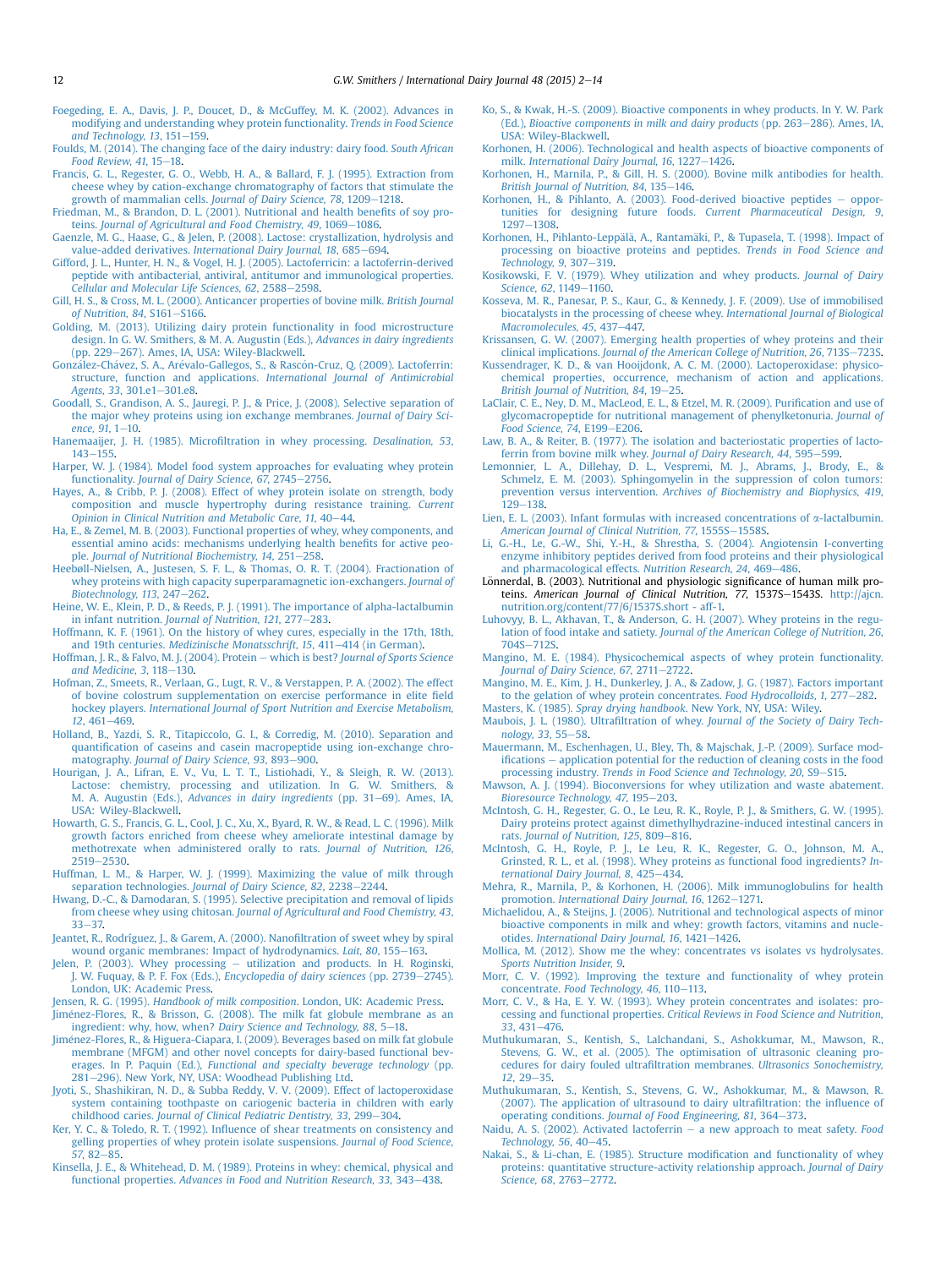- <span id="page-11-0"></span>[Ney, D. M., Gleason, S. T., van Calcar, S. C., MacLeod, E. L., Nelson, K. L., Etzel, M. R.,](http://refhub.elsevier.com/S0958-6946(15)00022-9/sref113) [et al. \(2009\). Nutritional management of PKU with glycomacropeptide from](http://refhub.elsevier.com/S0958-6946(15)00022-9/sref113) cheese whey. [Journal of Inherited and Metabolic Diseases, 32](http://refhub.elsevier.com/S0958-6946(15)00022-9/sref113), 32–[39.](http://refhub.elsevier.com/S0958-6946(15)00022-9/sref113)
- [Nicolai, T., Britten, M., & Schmitt, C. \(2011\).](http://refhub.elsevier.com/S0958-6946(15)00022-9/sref114) β-Lactoglobulin and WPI aggregates: [formation, structure and applications.](http://refhub.elsevier.com/S0958-6946(15)00022-9/sref114) Food Hydrocolloids, 25, 1945-[1962.](http://refhub.elsevier.com/S0958-6946(15)00022-9/sref114)
- [Ogretmen, B., & Hannun, Y. A. \(2004\). Biologically active sphingolipids in cancer](http://refhub.elsevier.com/S0958-6946(15)00022-9/sref115) [pathogenesis and treatment.](http://refhub.elsevier.com/S0958-6946(15)00022-9/sref115) Nature Review Cancer, 4, 604-[616.](http://refhub.elsevier.com/S0958-6946(15)00022-9/sref115) Ohlan, R. (2014). Globalization and dairy industry[. New Delhi, India: Studium Press](http://refhub.elsevier.com/S0958-6946(15)00022-9/sref116).
- [Onwulata, C., & Tomasula, P. \(2004\). Whey texturization: a way forward.](http://refhub.elsevier.com/S0958-6946(15)00022-9/sref117) Food Technology,  $58, 50-55$  $58, 50-55$ .
- [Orsi, N. \(2004\). The antimicrobial activity of lactoferrin: current status and per-](http://refhub.elsevier.com/S0958-6946(15)00022-9/sref118)spectives. [Biometals, 17](http://refhub.elsevier.com/S0958-6946(15)00022-9/sref118), 189-[196](http://refhub.elsevier.com/S0958-6946(15)00022-9/sref118).
- [Paddon-Jones, D., & Rasmussen, B. B. \(2009\). Dietary protein recommendations and](http://refhub.elsevier.com/S0958-6946(15)00022-9/sref119) the prevention of sarcopenia. [Current Opinion in Clinical Nutrition and Metabolic](http://refhub.elsevier.com/S0958-6946(15)00022-9/sref119) Care,  $12, 86 - 90$ .
- [Pal, S., Ellis, V., & Dhaliwal, S. \(2010\). Effects of whey protein isolate on body](http://refhub.elsevier.com/S0958-6946(15)00022-9/sref120) [composition, lipids, insulin and glucose in overweight and obese individuals.](http://refhub.elsevier.com/S0958-6946(15)00022-9/sref120) [British Journal of Nutrition, 104](http://refhub.elsevier.com/S0958-6946(15)00022-9/sref120), 716-[723.](http://refhub.elsevier.com/S0958-6946(15)00022-9/sref120)
- Patel, R. P., Patel, M. P., & Suthar, A. M. (2009). Spray drying technology: an over-<br>view. [Indian Journal of Science and Technology, 2](http://refhub.elsevier.com/S0958-6946(15)00022-9/sref121), 44–[47.](http://refhub.elsevier.com/S0958-6946(15)00022-9/sref121)
- [Pearce, R. J. \(1988\). Fractionation of whey proteins.](http://refhub.elsevier.com/S0958-6946(15)00022-9/sref122) Bulletin of the International Dairy [Federation, 212](http://refhub.elsevier.com/S0958-6946(15)00022-9/sref122), 150-[153](http://refhub.elsevier.com/S0958-6946(15)00022-9/sref122).
- Pearce, R. J., Dunkerley, J. A., & Wheaton, T. W. (2002). Whey protein and carrageenan heat-set gels. Patent PCT/AU1997/000225. Melbourne, Australia: CSIRO.
- Pepys, S. (2012). The diary of Samuel Pepys. Published online [www.pepysdiary.com](http://www.pepysdiary.com) Accessed 10 October 2014.
- Pihlanto-Leppälä[, A. \(2000\). Bioactive peptides derived from bovine whey proteins:](http://refhub.elsevier.com/S0958-6946(15)00022-9/sref124) opioid and ace-inhibitory peptides. [Trends in Food Science and Technology, 11](http://refhub.elsevier.com/S0958-6946(15)00022-9/sref124),  $347 - 356$  $347 - 356$
- [Pins, J. J., & Kennan, J. M. \(2007\). Effects of whey peptides on cardiovascular disease](http://refhub.elsevier.com/S0958-6946(15)00022-9/sref125) risk factors. [Journal of Clinical Hypertension, 8](http://refhub.elsevier.com/S0958-6946(15)00022-9/sref125), 775-[782.](http://refhub.elsevier.com/S0958-6946(15)00022-9/sref125)
- [Playford, R. J., Floyd, D. N., Macdonald, C. E., Calnan, D. P., Adenekan, R. O.,](http://refhub.elsevier.com/S0958-6946(15)00022-9/sref126) [Johnson, W., et al. \(1999\). Bovine colostrum is a health food supplement which](http://refhub.elsevier.com/S0958-6946(15)00022-9/sref126) [prevents NSAID induced gut damage.](http://refhub.elsevier.com/S0958-6946(15)00022-9/sref126) Gut, 44, 653-[658.](http://refhub.elsevier.com/S0958-6946(15)00022-9/sref126)
- [Playford, R. J., Macdonald, C. E., & Johnson, W. S. \(2000\). Colostrum and milk](http://refhub.elsevier.com/S0958-6946(15)00022-9/sref127)[derived peptide growth factors for the treatment of gastrointestinal disorders.](http://refhub.elsevier.com/S0958-6946(15)00022-9/sref127) [American Journal of Clinical Nutrition, 72](http://refhub.elsevier.com/S0958-6946(15)00022-9/sref127), 5-[14.](http://refhub.elsevier.com/S0958-6946(15)00022-9/sref127)
- [Pouliot, Y., & Gauthier, S. F. \(2006\). Milk growth factors as health products: some](http://refhub.elsevier.com/S0958-6946(15)00022-9/sref128) technological aspects. [International Dairy Journal, 16](http://refhub.elsevier.com/S0958-6946(15)00022-9/sref128), 1415-[1420.](http://refhub.elsevier.com/S0958-6946(15)00022-9/sref128)
- [Pouliot, Y., Wijers, M. C., Gauthier, S. F., & Nadeau, L. \(1999\). Fractionation of whey](http://refhub.elsevier.com/S0958-6946(15)00022-9/sref129) [protein hydrolysates using charged UF/NF membranes.](http://refhub.elsevier.com/S0958-6946(15)00022-9/sref129) Journal of Membrane [Science, 158](http://refhub.elsevier.com/S0958-6946(15)00022-9/sref129), 105-[114.](http://refhub.elsevier.com/S0958-6946(15)00022-9/sref129)
- [Rail, T., & Thomas, B. \(1994\). Joseph Priestley's Journal while at Daventry Academy](http://refhub.elsevier.com/S0958-6946(15)00022-9/sref130) 1754), transcribed from the original shorthand. Enlightenment and Dissent [\(University of Wales, Aberystwyth\), 13](http://refhub.elsevier.com/S0958-6946(15)00022-9/sref130), 49-[113.](http://refhub.elsevier.com/S0958-6946(15)00022-9/sref130)
- [Rathore, A. S., & Shirke, A. \(2011\). Recent developments in membrane-based sep](http://refhub.elsevier.com/S0958-6946(15)00022-9/sref131)[arations in biotechnology processes: Review.](http://refhub.elsevier.com/S0958-6946(15)00022-9/sref131) Preparative Biochemistry and [Biotechnology, 41](http://refhub.elsevier.com/S0958-6946(15)00022-9/sref131), 398-[421.](http://refhub.elsevier.com/S0958-6946(15)00022-9/sref131)
- [Raynal-Ljutovac, K., Lagriffoul, G., Paccard, P., Guillet, I., & Chilliard, Y. \(2008\).](http://refhub.elsevier.com/S0958-6946(15)00022-9/sref132) [Composition of goat and sheep milk products: an update.](http://refhub.elsevier.com/S0958-6946(15)00022-9/sref132) Small Ruminant [Research, 79](http://refhub.elsevier.com/S0958-6946(15)00022-9/sref132), 57-[72](http://refhub.elsevier.com/S0958-6946(15)00022-9/sref132).
- [Rayner, T. E., Cowin, A. J., Robertson, J. G., Cooter, R. D., Harries, R. C., Regester, G. O.,](http://refhub.elsevier.com/S0958-6946(15)00022-9/sref133) [et al. \(2000\). Mitogenic whey extract stimulates wound repair activity](http://refhub.elsevier.com/S0958-6946(15)00022-9/sref133) in vitro [and promotes healing of rat incisional wounds.](http://refhub.elsevier.com/S0958-6946(15)00022-9/sref133) American Journal of Physiology e [Regulatory, Integrated](http://refhub.elsevier.com/S0958-6946(15)00022-9/sref133) & [Comparative Physiology, 278](http://refhub.elsevier.com/S0958-6946(15)00022-9/sref133), R1651-[R1660](http://refhub.elsevier.com/S0958-6946(15)00022-9/sref133).
- [Regester, G. O., & Belford, D. A. \(1999\). New therapeutics from a dairy byproduct](http://refhub.elsevier.com/S0958-6946(15)00022-9/sref134) cheese whey. [Drug Development Research, 46](http://refhub.elsevier.com/S0958-6946(15)00022-9/sref134), 286-[291.](http://refhub.elsevier.com/S0958-6946(15)00022-9/sref134)
- [Regester, G. O., Belford, D. A., West, R. J., & Goddard, C. \(2003\). Development of](http://refhub.elsevier.com/S0958-6946(15)00022-9/sref135) [minor dairy components as therapeutic agents: whey growth factor extract, a](http://refhub.elsevier.com/S0958-6946(15)00022-9/sref135) case study. [Australian Journal of Dairy Technology, 58](http://refhub.elsevier.com/S0958-6946(15)00022-9/sref135), 104-[106.](http://refhub.elsevier.com/S0958-6946(15)00022-9/sref135)
- [Regester, G. O., & Smithers, G. W. \(1991\). Seasonal changes in the](http://refhub.elsevier.com/S0958-6946(15)00022-9/sref136)  $\beta$ -lactoglobulin,  $\alpha$ [lactalbumin, glycomacropeptide, and casein content of whey protein concen-](http://refhub.elsevier.com/S0958-6946(15)00022-9/sref136)trate. [Journal of Dairy Science, 74](http://refhub.elsevier.com/S0958-6946(15)00022-9/sref136), 796-[802](http://refhub.elsevier.com/S0958-6946(15)00022-9/sref136).
- [Regester, G. O., Smithers, G. W., Mangino, M. E., & Pearce, R. J. \(1992\). Seasonal](http://refhub.elsevier.com/S0958-6946(15)00022-9/sref137) [changes in the physical and functional properties of whey protein concentrates.](http://refhub.elsevier.com/S0958-6946(15)00022-9/sref137) [Journal of Dairy Science, 75](http://refhub.elsevier.com/S0958-6946(15)00022-9/sref137), 2928-[2936.](http://refhub.elsevier.com/S0958-6946(15)00022-9/sref137)
- [Reidy, P. T., Walker, D. K., Dickinson, J. M., Gundermann, D. M., Drummond, M. J.,](http://refhub.elsevier.com/S0958-6946(15)00022-9/sref138) [Timmerman, K. L., et al. \(2013\). Protein blend ingestion following resistance](http://refhub.elsevier.com/S0958-6946(15)00022-9/sref138) [exercise promotes human muscle protein synthesis.](http://refhub.elsevier.com/S0958-6946(15)00022-9/sref138) Journal of Nutrition, 143,  $410 - 416$  $410 - 416$ .
- [Rennie, M. J., Bohe, J., Smith, K., Wackerhage, H., & Greenhaff, P. \(2006\). Branched](http://refhub.elsevier.com/S0958-6946(15)00022-9/sref139)[chain amino acids as fuels and anabolic signals in human muscle.](http://refhub.elsevier.com/S0958-6946(15)00022-9/sref139) Journal of [Nutrition, 136](http://refhub.elsevier.com/S0958-6946(15)00022-9/sref139), 264S-[268S](http://refhub.elsevier.com/S0958-6946(15)00022-9/sref139).
- [Rezaei, H., Ashtiani, F. Z., & Fouladitajar, A. \(2011\). Effects of operating parameters](http://refhub.elsevier.com/S0958-6946(15)00022-9/sref140) [on fouling mechanism and membrane](http://refhub.elsevier.com/S0958-6946(15)00022-9/sref140) flux in cross-flow microfiltration of whey. [Desalination, 274](http://refhub.elsevier.com/S0958-6946(15)00022-9/sref140), 262-[271.](http://refhub.elsevier.com/S0958-6946(15)00022-9/sref140)
- Riaz, M. N. (2006). Soy applications in food[. New York, NY, USA: Taylor](http://refhub.elsevier.com/S0958-6946(15)00022-9/sref141) & [Francis.](http://refhub.elsevier.com/S0958-6946(15)00022-9/sref141) [Ribeiro, A. C. \(2010\). Specialty products made from goat milk.](http://refhub.elsevier.com/S0958-6946(15)00022-9/sref142) Small Ruminant  $Research, 89, 225-233.$  $Research, 89, 225-233.$  $Research, 89, 225-233.$  $Research, 89, 225-233.$
- [Roginski, H., Bennett, L., Korhonen, H., Gauthier, S. F., Pouliot, Y., & Woonton, B. W.](http://refhub.elsevier.com/S0958-6946(15)00022-9/sref143) [\(2013\). Biofunctional dairy protein fractions. In G. W. Smithers, & M. A. Augustin](http://refhub.elsevier.com/S0958-6946(15)00022-9/sref143) (Eds.), [Advances in dairy ingredients](http://refhub.elsevier.com/S0958-6946(15)00022-9/sref143) (pp. 99-[136\). Ames, IA, USA: Wiley-](http://refhub.elsevier.com/S0958-6946(15)00022-9/sref143)[Blackwell](http://refhub.elsevier.com/S0958-6946(15)00022-9/sref143).
- [Rombaut, R., & Dewettinck, K. \(2006\). Properties, analysis and puri](http://refhub.elsevier.com/S0958-6946(15)00022-9/sref144)fication of milk polar lipids. [International Dairy Journal, 11](http://refhub.elsevier.com/S0958-6946(15)00022-9/sref144), 1362–[1373](http://refhub.elsevier.com/S0958-6946(15)00022-9/sref144).
- [Rowney, M., Hobman, P., Read, L., & Denichilo, M. \(2005\). Commercialisation of](http://refhub.elsevier.com/S0958-6946(15)00022-9/sref145) [whey growth factor extract](http://refhub.elsevier.com/S0958-6946(15)00022-9/sref145)  $-$  a case study. [Australian Journal of Dairy Tech](http://refhub.elsevier.com/S0958-6946(15)00022-9/sref145)[nology, 60](http://refhub.elsevier.com/S0958-6946(15)00022-9/sref145), 183-[184](http://refhub.elsevier.com/S0958-6946(15)00022-9/sref145).
- Saufi[, S. M., & Fee, C. J. \(2011\). Recovery of lactoferrin from whey using cross-](http://refhub.elsevier.com/S0958-6946(15)00022-9/sref146)flow [cation exchange mixed matrix membrane chromatography.](http://refhub.elsevier.com/S0958-6946(15)00022-9/sref146) Separation and Purifi[cation Technology, 77](http://refhub.elsevier.com/S0958-6946(15)00022-9/sref146), 68-[75](http://refhub.elsevier.com/S0958-6946(15)00022-9/sref146).
- [Sawatzki, G. \(1997\). Lactoferrin in infant formulas.](http://refhub.elsevier.com/S0958-6946(15)00022-9/sref147) Experimental Biology and Medi[cine, 28](http://refhub.elsevier.com/S0958-6946(15)00022-9/sref147), 389-[397.](http://refhub.elsevier.com/S0958-6946(15)00022-9/sref147)
- [Schmidt, R. H., Packard, V. S., & Morris, H. A. \(1984\). Effect of processing on whey](http://refhub.elsevier.com/S0958-6946(15)00022-9/sref148) protein functionality. [Journal of Dairy Science, 67](http://refhub.elsevier.com/S0958-6946(15)00022-9/sref148), 2723-[2733.](http://refhub.elsevier.com/S0958-6946(15)00022-9/sref148)
- Schroeder, C. (2013). [Dairy industry needs, opportunities and challenges](http://refhub.elsevier.com/S0958-6946(15)00022-9/sref149). Paper pre[sented at the 15th Annual Dairy Ingredients Symposium \(21](http://refhub.elsevier.com/S0958-6946(15)00022-9/sref149)-[22 February](http://refhub.elsevier.com/S0958-6946(15)00022-9/sref149) [2013\), San Francisco, CA, USA](http://refhub.elsevier.com/S0958-6946(15)00022-9/sref149).
- [Schuck, P. \(2013\). Dairy protein powders. In G. W. Smithers, & M. A. Augustin](http://refhub.elsevier.com/S0958-6946(15)00022-9/sref150) (Eds.), [Advances in dairy ingredients](http://refhub.elsevier.com/S0958-6946(15)00022-9/sref150) (pp. 3-[29\). Ames, IA, USA: Wiley-](http://refhub.elsevier.com/S0958-6946(15)00022-9/sref150)[Blackwell](http://refhub.elsevier.com/S0958-6946(15)00022-9/sref150).
- [Selby-Pham, S. N., Howell, K., Jegasothy, H., Sheean, P., Singh, T., Taylor, C., et al.](http://refhub.elsevier.com/S0958-6946(15)00022-9/sref151) [\(2013\). Regulation of milk protein solubility by a whey-derived proline-rich](http://refhub.elsevier.com/S0958-6946(15)00022-9/sref151) peptide product. [Journal of Dairy Research, 80](http://refhub.elsevier.com/S0958-6946(15)00022-9/sref151), 291-[299.](http://refhub.elsevier.com/S0958-6946(15)00022-9/sref151)
- [Shoveller, A. K., Stoll, B., Ball, R. O., & Burrin, D. G. \(2005\). Nutritional and functional](http://refhub.elsevier.com/S0958-6946(15)00022-9/sref152) [importance of intestinal sulphur amino acid metabolism.](http://refhub.elsevier.com/S0958-6946(15)00022-9/sref152) Journal of Nutrition, 135[, 1609](http://refhub.elsevier.com/S0958-6946(15)00022-9/sref152)-[1612](http://refhub.elsevier.com/S0958-6946(15)00022-9/sref152).
- [Siso, M. I. G. \(1996\). The biotechnological utilization of cheese whey: a review.](http://refhub.elsevier.com/S0958-6946(15)00022-9/sref153) [Bioresource Technology, 57](http://refhub.elsevier.com/S0958-6946(15)00022-9/sref153), 1-[11.](http://refhub.elsevier.com/S0958-6946(15)00022-9/sref153)
- [Slavin, J. \(1991\). Nutritional bene](http://refhub.elsevier.com/S0958-6946(15)00022-9/sref154)fits of soy protein and soy fiber. Journal of the [American Dietetic Association, 91](http://refhub.elsevier.com/S0958-6946(15)00022-9/sref154), 816-[819](http://refhub.elsevier.com/S0958-6946(15)00022-9/sref154).
- [Smilowitz, J. T., Dillard, C. J., & German, J. B. \(2005\). Milk beyond essential nutrients:](http://refhub.elsevier.com/S0958-6946(15)00022-9/sref155) the metabolic food. [Australian Journal of Dairy Technology, 60](http://refhub.elsevier.com/S0958-6946(15)00022-9/sref155), 77–[83.](http://refhub.elsevier.com/S0958-6946(15)00022-9/sref155)
- [Smithers, G. W. \(2004\). Isolation of growth factors from whey and their application](http://refhub.elsevier.com/S0958-6946(15)00022-9/sref156) [in the food and biotechnology industries](http://refhub.elsevier.com/S0958-6946(15)00022-9/sref156)  $-$  a brief review. [Bulletin of the In](http://refhub.elsevier.com/S0958-6946(15)00022-9/sref156)[ternational Dairy Federation, 389](http://refhub.elsevier.com/S0958-6946(15)00022-9/sref156), 16-[19.](http://refhub.elsevier.com/S0958-6946(15)00022-9/sref156)
- [Smithers, G. W. \(2008\). Whey and whey proteins](http://refhub.elsevier.com/S0958-6946(15)00022-9/sref157) from '[gutter-to-gold](http://refhub.elsevier.com/S0958-6946(15)00022-9/sref157)'. Interna[tional Dairy Journal, 18](http://refhub.elsevier.com/S0958-6946(15)00022-9/sref157), 695-[704.](http://refhub.elsevier.com/S0958-6946(15)00022-9/sref157)
- [Smithers, G. W., & Augustin, M. A. \(2013\).](http://refhub.elsevier.com/S0958-6946(15)00022-9/sref158) Advances in dairy ingredients. Ames, IA, [USA: Wiley-Blackwell.](http://refhub.elsevier.com/S0958-6946(15)00022-9/sref158)
- [Smithers, G. W., Ballard, F. J., Copeland, A. D., De Silva, K. J., Dionysius, D. A.,](http://refhub.elsevier.com/S0958-6946(15)00022-9/sref159) [Francis, G. L., et al. \(1996\). New opportunities from the isolation and utilization](http://refhub.elsevier.com/S0958-6946(15)00022-9/sref159) of whey proteins. [Journal of Dairy Science, 79](http://refhub.elsevier.com/S0958-6946(15)00022-9/sref159), 1454-[1459.](http://refhub.elsevier.com/S0958-6946(15)00022-9/sref159)
- [Splechtna, B., Nguyen, T.-H., Steinbock, M., Kulbe, K. D., Lorenz, W., & Haltrich, D.](http://refhub.elsevier.com/S0958-6946(15)00022-9/sref160) [\(2006\). Production of prebiotic galacto-oligosaccharides from lactose using](http://refhub.elsevier.com/S0958-6946(15)00022-9/sref160) bgalactosidase from Lactobacillus reuteri. [Journal of Agricultural and Food Chem-](http://refhub.elsevier.com/S0958-6946(15)00022-9/sref160) $istrv, 54, 4999 - 5006$  $istrv, 54, 4999 - 5006$
- [Sullivan, S. T., Khan, S. A., & Eissa, A. S. \(2009\). Whey proteins: functionality and](http://refhub.elsevier.com/S0958-6946(15)00022-9/sref161) [foaming under acidic conditions. In C. Onwulata, & P. Huth \(Eds.\),](http://refhub.elsevier.com/S0958-6946(15)00022-9/sref161) Whey pro[cessing, functionality and health bene](http://refhub.elsevier.com/S0958-6946(15)00022-9/sref161)fits (pp.  $1-14$ ). Ames, IA, USA: Wiley-[Blackwell](http://refhub.elsevier.com/S0958-6946(15)00022-9/sref161).
- [Susli, H. \(1956\). New type of whey utilization: a lactomineral table beverage. In](http://refhub.elsevier.com/S0958-6946(15)00022-9/sref162) [Proceedings of the 14th International Dairy Congress](http://refhub.elsevier.com/S0958-6946(15)00022-9/sref162) (Vol. 1).
- [Tenovuo, J. \(2002\). Clinical applications of antimicrobial host proteins lactoperox](http://refhub.elsevier.com/S0958-6946(15)00022-9/sref163)[idase, lysozyme and lactoferrin in xerostomia: ef](http://refhub.elsevier.com/S0958-6946(15)00022-9/sref163)ficacy and safety. Oral Diseases,  $8, 23 - 29.$  $8, 23 - 29.$  $8, 23 - 29.$  $8, 23 - 29.$
- [Tipton, K. D., Elliott, T. A., Cree, M. G., Wolf, S. E., Sanford, A. P., & Wolfe, R. R. \(2004\).](http://refhub.elsevier.com/S0958-6946(15)00022-9/sref164) [Ingestion of casein and whey proteins result in muscle anabolism after resis](http://refhub.elsevier.com/S0958-6946(15)00022-9/sref164)[tance exercise.](http://refhub.elsevier.com/S0958-6946(15)00022-9/sref164) Medicine & [Science in Sports and Exercise, 36](http://refhub.elsevier.com/S0958-6946(15)00022-9/sref164), 2073-[2081.](http://refhub.elsevier.com/S0958-6946(15)00022-9/sref164)
- [Tomita, M., Wakabayashi, H., Yamauchi, K., Teraguchi, S., & Hayasawa, H. \(2002\).](http://refhub.elsevier.com/S0958-6946(15)00022-9/sref165) [Bovine lactoferrin and lactoferricin derived from milk: production and appli-](http://refhub.elsevier.com/S0958-6946(15)00022-9/sref165)cations. [Biochemistry and Cell Biology, 80](http://refhub.elsevier.com/S0958-6946(15)00022-9/sref165), 109-[112.](http://refhub.elsevier.com/S0958-6946(15)00022-9/sref165)
- [Torres, D. P. M., Gonçalves, M. D. P. F., Teixeira, J. A., & Rodrigues, L. R. \(2010\).](http://refhub.elsevier.com/S0958-6946(15)00022-9/sref166) [Galacto-oligosaccharides: production, properties, applications, and signi](http://refhub.elsevier.com/S0958-6946(15)00022-9/sref166)ficance as prebiotics. [Comprehensive Reviews in Food Science and Food Safety, 9](http://refhub.elsevier.com/S0958-6946(15)00022-9/sref166), [438](http://refhub.elsevier.com/S0958-6946(15)00022-9/sref166)-[454](http://refhub.elsevier.com/S0958-6946(15)00022-9/sref166).
- [Trelogan, H. C. \(1970\). Folklore, statistics and economics of whey. In](http://refhub.elsevier.com/S0958-6946(15)00022-9/sref167) Proceedings of [the First Whey Utilization Conference](http://refhub.elsevier.com/S0958-6946(15)00022-9/sref167) (pp.  $71-75$ ).
- [Tunick, M. H. \(2009\). Whey protein production and utilization: a brief history. In](http://refhub.elsevier.com/S0958-6946(15)00022-9/sref168) C. Onwulata, & P. Huth (Eds.), [Whey processing, functionality and health bene](http://refhub.elsevier.com/S0958-6946(15)00022-9/sref168)fits [\(pp. 1](http://refhub.elsevier.com/S0958-6946(15)00022-9/sref168)-[14\). Ames, IA, USA: Wiley-Blackwell](http://refhub.elsevier.com/S0958-6946(15)00022-9/sref168).
- [Van Asselt, A. J., & Weeks, M. G. \(2013\). Dairy processing. In P. de Jong \(Ed.\),](http://refhub.elsevier.com/S0958-6946(15)00022-9/sref169) Sus[tainable dairy production](http://refhub.elsevier.com/S0958-6946(15)00022-9/sref169) (pp. 87-[118\). London, UK: Wiley-Blackwell](http://refhub.elsevier.com/S0958-6946(15)00022-9/sref169).
- [Verdurmen, R. E. M., Van Houwelingen, G., Gunsing, M., Verschueren, M., &](http://refhub.elsevier.com/S0958-6946(15)00022-9/sref170) [Straatsma, J. \(2006\). Agglomeration in spray drying installations.](http://refhub.elsevier.com/S0958-6946(15)00022-9/sref170) Drying Tech[nology, 24](http://refhub.elsevier.com/S0958-6946(15)00022-9/sref170), 721-[726.](http://refhub.elsevier.com/S0958-6946(15)00022-9/sref170)
- [Walzem, R. L., Dillard, C. J., & German, J. B. \(2002\). Whey components: millennia of](http://refhub.elsevier.com/S0958-6946(15)00022-9/sref171) [evolution create functionalities for mammalian nutrition: what we know and](http://refhub.elsevier.com/S0958-6946(15)00022-9/sref171) what we may be overlooking. [Critical Reviews in Food Science and Nutrition, 42](http://refhub.elsevier.com/S0958-6946(15)00022-9/sref171), [353](http://refhub.elsevier.com/S0958-6946(15)00022-9/sref171)e[375.](http://refhub.elsevier.com/S0958-6946(15)00022-9/sref171)
- Weston, S. (2013). Innova's top 10 trends that will impact the food industry in 2014. [http://www.foodbev.com/news/innovas-top-10-trends-that-will-impact-t#.](http://www.foodbev.com/news/innovas-top-10-trends-that-will-impact-t#.VECOm2fEmSo) [VECOm2fEmSo](http://www.foodbev.com/news/innovas-top-10-trends-that-will-impact-t#.VECOm2fEmSo) Accessed 10 October 2014.
- Williams, L. A. (2014). [Trends in protein in Asia: focus on the Chinese infant milk](http://refhub.elsevier.com/S0958-6946(15)00022-9/sref173) market. Paper presented at the 7th International Whey Conference  $(7-9)$  $(7-9)$  $(7-9)$ [September 2014\), Rotterdam, The Netherlands.](http://refhub.elsevier.com/S0958-6946(15)00022-9/sref173)
- [Woonton, B. W., Kulozik, U., De Silva, K., & Smithers, G. W. \(2013\). Modern chro](http://refhub.elsevier.com/S0958-6946(15)00022-9/sref174)[matographic separation technologies for isolation of dairy ingredients. In](http://refhub.elsevier.com/S0958-6946(15)00022-9/sref174) [G. W. Smithers, & M. A. Augustin \(Eds.\),](http://refhub.elsevier.com/S0958-6946(15)00022-9/sref174) Advances in dairy ingredients (pp. [137](http://refhub.elsevier.com/S0958-6946(15)00022-9/sref174)-[159\). Ames, IA, USA: Wiley-Blackwell.](http://refhub.elsevier.com/S0958-6946(15)00022-9/sref174)